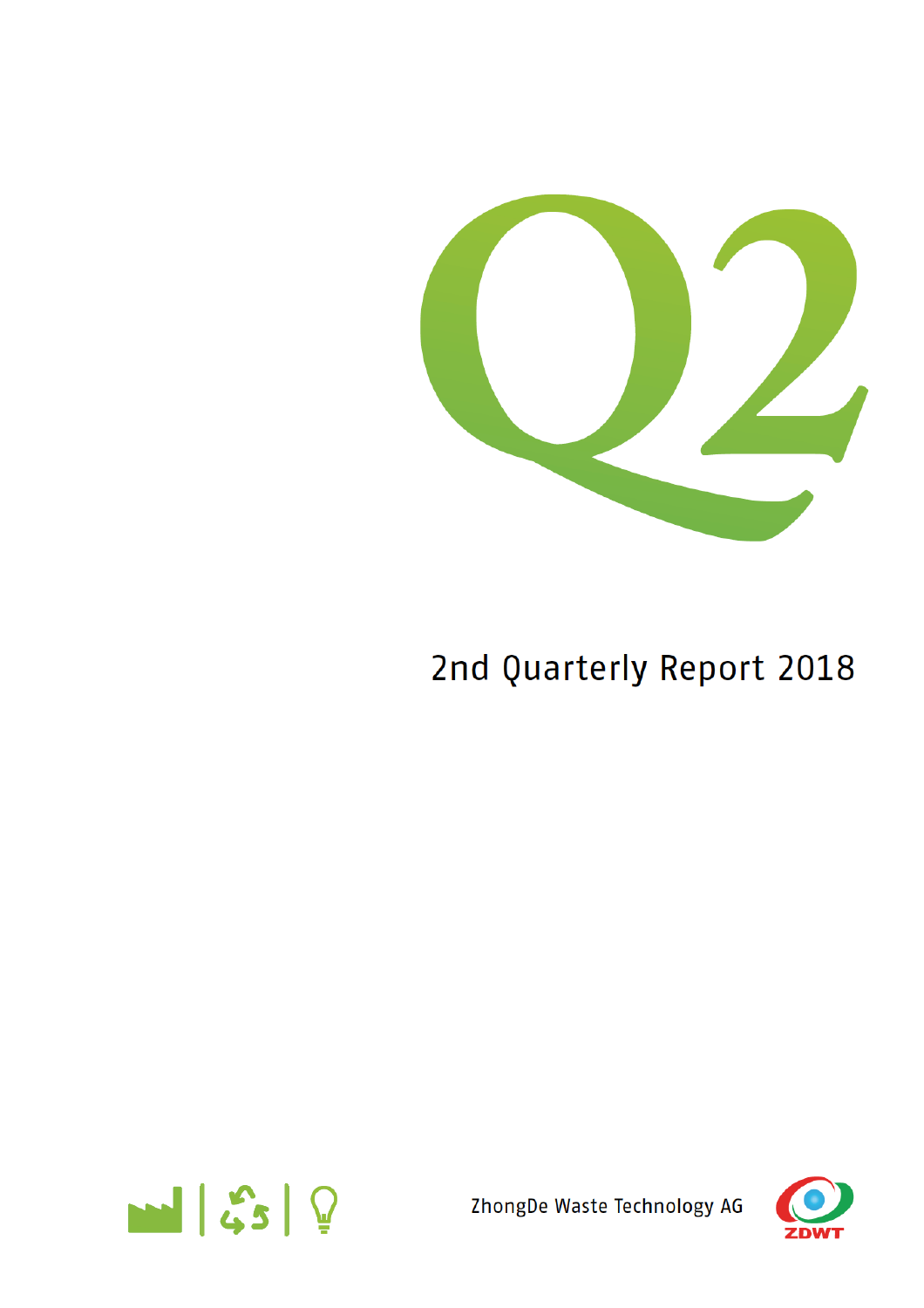# **TABLE OF CONTENTS**

| 1              |     | <b>Key Figures</b>                                                                                             | $\overline{2}$ |
|----------------|-----|----------------------------------------------------------------------------------------------------------------|----------------|
| $\overline{2}$ |     | Interim Group Management Report                                                                                | 3              |
| 3              |     | <b>Condensed Interim Consolidated Financial</b><br>Statements for the period from 1 January to<br>30 June 2018 | 9              |
|                | 3.1 | <b>Condensed Six-Month Consolidated</b><br>Statement of Profit or Loss and Comprehensive Income                | 9              |
|                | 3.2 | <b>Condensed Interim Consolidated Statement of</b><br><b>Financial Position</b>                                | 10             |
|                | 3.3 | <b>Condensed Six-Month Consolidated</b><br><b>Statement of Cash Flows</b>                                      | 12             |
|                | 3.4 | <b>Condensed Six-Month Consolidated</b><br><b>Statement of Changes in Equity</b>                               | 14             |
|                | 3.5 | Selected Notes to the Condensed Interim Consolidated<br><b>Financial Statements</b>                            | 15             |
| 4              |     | <b>Responsibility Statement</b>                                                                                | 22             |
| 5              |     | <b>Cautionary Note Regarding Forward-looking</b><br><b>Statements</b>                                          | 23             |
| 6              |     | About ZhongDe Waste Technology AG                                                                              | 24             |
| 7              |     | <b>Contact Information</b>                                                                                     | 25             |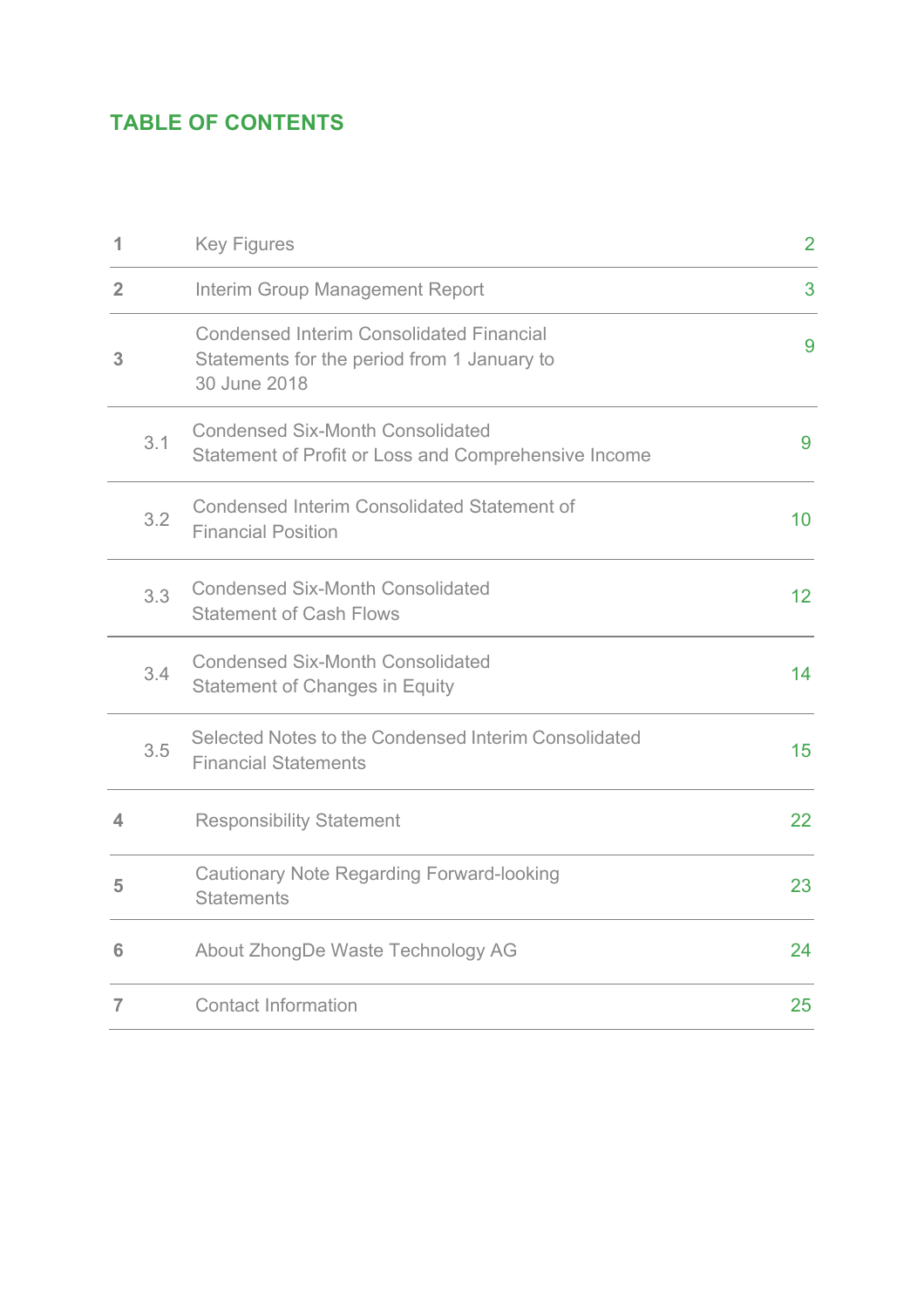# **1 KEY FIGURES**

# Operational Data

| in $k \in$                                        | Q2 2018  | Q2 2017   | Change %         | HY1 2018 | HY1 2017  | Change %         |
|---------------------------------------------------|----------|-----------|------------------|----------|-----------|------------------|
| Order intake                                      |          | 0         | 0.0              |          |           | 0.0              |
| Order backlog <sup>1)</sup>                       | 60,278   | 58,678    | 2.7              | 60,278   | 58,678    | 2.7              |
| Revenues                                          | 14       | 14,725    | $-99.9$          | 277      | 41,893    | $-99.3$          |
| Gross profit                                      | 3        | 365       | $-99.2$          | 55       | 445       | $-87.6$          |
| Gross profit margin                               | 21%      | 2%        | 19 <sub>pp</sub> | 20%      | $1\%$     | 19 <sub>pp</sub> |
| Cost of sales                                     | $-11$    | $-14,360$ | $-99.9$          | $-222$   | $-41,448$ | $-99.5$          |
| <b>EBITDA</b>                                     | $-602$   | $-839$    | 28.2             | $-1,883$ | $-1,902$  | 1.0              |
| EBITDA margin                                     | $~100\%$ | $-6\%$    | $< -100$ pp      | $~100\%$ | $-5%$     | $< -100$ pp      |
| <b>EBIT</b>                                       | $-606$   | $-839$    | 27.8             | $-1,891$ | $-1,902$  | 0.6              |
| EBIT margin                                       | $~100\%$ | $-6\%$    | $< -100$ pp      | $~100\%$ | $-5%$     | $< -100$ pp      |
| Net result                                        | $-600$   | $-721$    | 16.8             | $-1,878$ | $-1,744$  | $-7.7$           |
| Net result margin                                 | $~100\%$ | $-5%$     | $< -100$ pp      | $~100\%$ | $-4%$     | $< -100$ pp      |
| Earnings per share (in $\epsilon$ ) <sup>2)</sup> | $-0.05$  | $-0.06$   | 16.7             | $-0.15$  | $-0.14$   | $-7.1$           |

<sup>1)</sup> Based on exchange rate at the end of the period.

 $^{2)}$  Calculated on the basis of 12,600,000 shares.

# Cash Flow Data

| in k $\epsilon$                                                       | Q2 2018 | Q2 2017 | Change % | HY1 2018  | HY1 2017 | Change %      |
|-----------------------------------------------------------------------|---------|---------|----------|-----------|----------|---------------|
| Cash flow used in (-) /<br>generated from (+) operating<br>activities | $-76$   | 85      | $< -100$ | $-12.237$ | $-1.104$ | $< -100$      |
| Cash flow used in investing<br>activities                             | $-50$   | $-1$    | $< -100$ | -50       | $-22$    | $< -100$      |
| Cash flow generated from<br>financing activities                      | 0       |         | 0.0      |           |          | $0.0^{\circ}$ |

### Balance Sheet Data

| in k $\epsilon$                   | 30 Jun. 2018 | 31 Dec. 2017 | Change % |
|-----------------------------------|--------------|--------------|----------|
| Total assets                      | 132,325      | 134,332      | $-1.5$   |
| Non-current assets                | 89           | 46           | 93.5     |
| Net working capital <sup>1)</sup> | 113,992      | 114,613      | $-0.5$   |
| Cash and cash equivalents         | 693          | 435          | 59.3     |
| Long-term liabilities             | 0            |              | 0.0      |
| Shareholders' equity              | 114,081      | 117.351      | $-2.8$   |
| Headcount (as at 30 June)         | 82           | 79           | 3.8      |

<sup>1)</sup> Current assets less current liabilities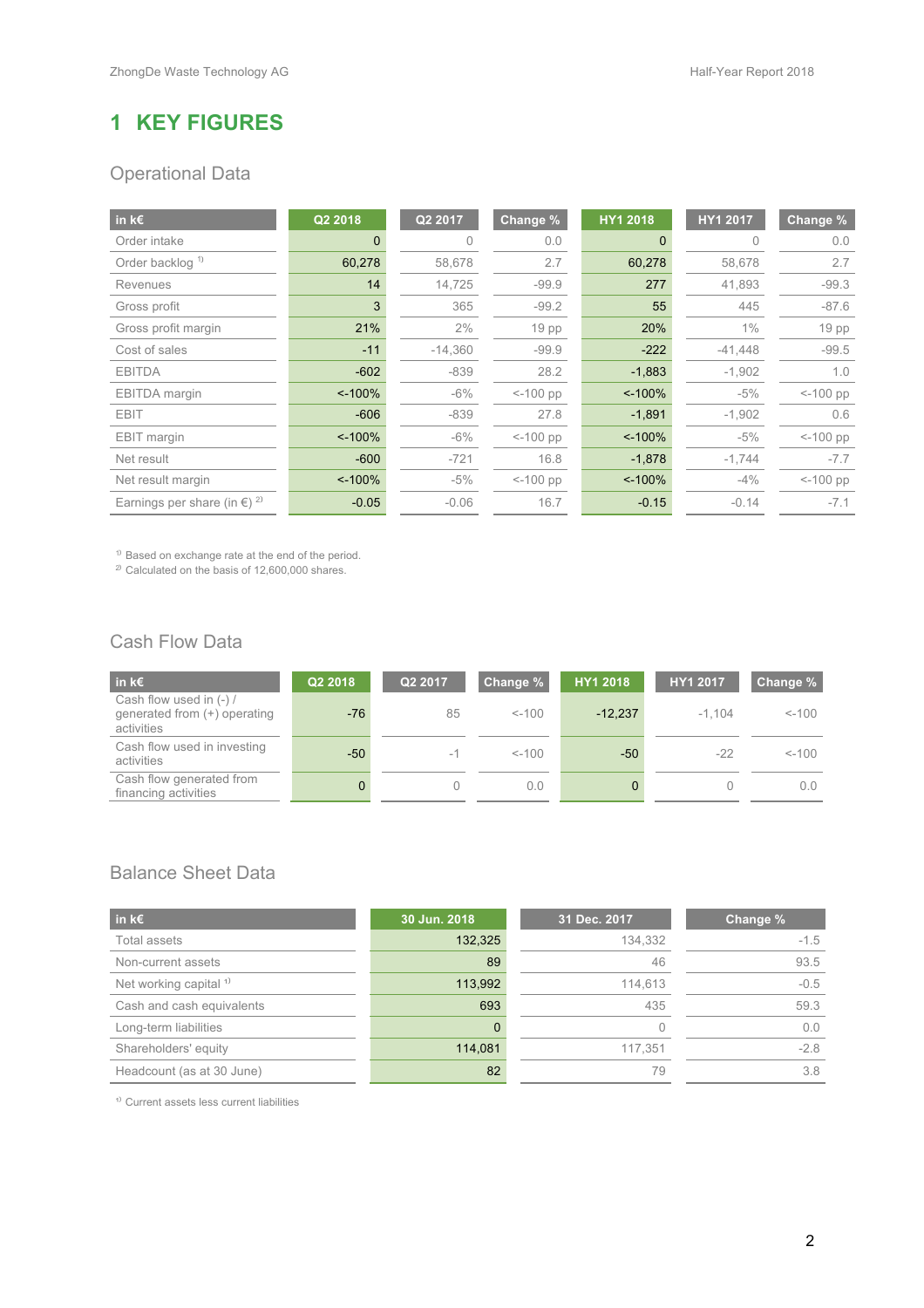# **2 INTERIM GROUP MANAGEMENT REPORT**

#### **Macroeconomic Environment**

In 2018, the Chinese economy was generally stable with growing momentum, the development quality and returns were steadily raised, sustainable and healthy economic development and overall social stability were maintained.

According to preliminary estimation, the gross domestic product (GDP) in 2018 was 90,030.9 billion yuan, up by 6.6 percent over the previous year. Of this total, the value added of the primary industry was 6,473.4 billion yuan, up by 3.5 percent, that of the secondary industry was 36,600.1 billion yuan, up by 5.8 percent and that of the tertiary industry was 46,957.5 billion yuan, up by 7.6 percent.

In 2018, the per capita disposable income nationwide was 28,228 yuan, an increase of 8.7 percent. The national per capita consumption expenditure was 19,853 yuan, up by 8.4 percent.

The total value of imports and exports of goods in 2018 reached 30,505.0 billion yuan, up by 9.7 percent over the previous year. Of this total, the value of goods exported was 16,417.7 billion yuan, up by 7.1 percent; the value of goods imported was 14,087.4 billion yuan, up by 12.9 percent. The surplus of trade in goods reached 2,330.3 billion yuan, down by 521.7 billion yuan over the previous year. At the end of 2018, China's foreign exchange reserves reached 3,072.7 billion US dollars, 67.2 billion US dollars less compared with that at the end of 2017.

In 2018, the fixed assets investment (excluding by rural households) in ecological protection and treatment of environmental pollution went up by 43.0 percent compared with 2017. The business revenue of the strategic emerging service industries went up by 14.6 percent compared with the previous year. In 2018, the investment in high technology industries increased by 14.9 percent over the previous year; the investment in industrial technological transformation increased by 12.8 percent.

By the end of 2018, the installed power generation capacity was 1,899.67 million kilowatts, up by 6.5 percent over that at the end of 2017. Preliminary estimation indicated that the total energy consumption in 2018 amounted to 4.64 billion tons of standard coal equivalent, up by 3.3 percent over 2017. The carbon dioxide emission per 10,000 yuan worth of GDP was cut by 4.0 percent.

#### Source from:http://www.stats.gov.cn/english/PressRelease/201902/t20190228\_1651335.html

### **Sector Trend**

In 2018, ecological conservation was incorporated into the CPC Constitution which was highly emphasized in national overall planning. "Building beautiful China" has become one of our national goals to realize the modernization.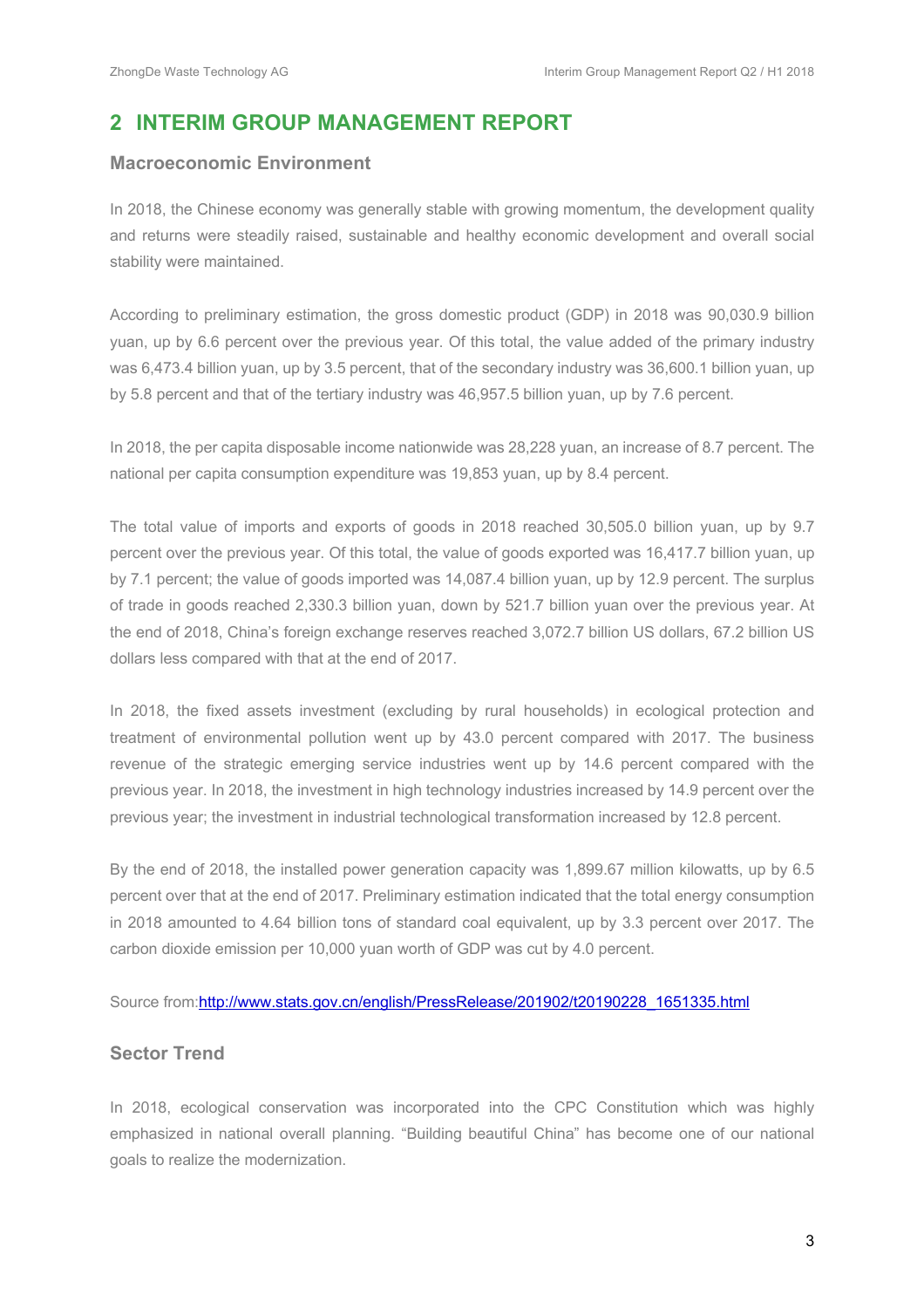With the support of national policies and the development of green environmental protection concepts, China's energy consumption structure has undergone tremendous changes. The proportion of clean energy consumption has been increasing, and the importance of renewable energy has become increasingly prominent.

On October 8 of 2018, the International Energy Agency (IEA) released the "2018 Renewable Energy: 2018-2023 Market Analysis and Forecast" report, which showed that renewable energy will keep the robust growth in the next five years, accounting for 40% of consumption growth for global energy. Although solar and wind energy have attracted countless eyeballs, the IEA believes that from 2018 to 2023, biomass energy will become the world's fastest growing renewable resource. And it is estimated that China will surpass the EU to become the world's largest consumer of renewable energy by 2023.

Source from: http://huanbao.bjx.com.cn/news/20190301/966115.shtml

| in $k \in$                           | Q2 2018        | Q2 2017   | Change % | <b>HY1 2018</b> | HY1 2017  | Change % |
|--------------------------------------|----------------|-----------|----------|-----------------|-----------|----------|
| Revenues                             | 14             | 14,725    | $-99.9$  | 277             | 41.893    | $-99.3$  |
| Cost of sales                        | $-11$          | $-14,360$ | $-99.9$  | $-222$          | $-41,448$ | $-99.5$  |
| <b>Gross profit</b>                  | 3              | 365       | $-99.2$  | 55              | 445       | $-87.6$  |
| Other operating income               | $\overline{0}$ | 0         | 0.0      | $\mathbf{0}$    | 0         | 0.0      |
| Selling and distribution<br>expenses | $\Omega$       | $-353$    | $-100.0$ | $\Omega$        | $-1,118$  | $-100.0$ |
| Administrative expenses              | $-459$         | $-653$    | $-29.7$  | $-1,685$        | $-895$    | 88.3     |
| Research and development<br>expenses | $\Omega$       | $\Omega$  | 0.0      | $\Omega$        | U         | 0.0      |
| Other operating expenses             | $-150$         | $-198$    | $-24.2$  | $-261$          | $-337$    | $-22.6$  |
| Loss from operations                 | $-606$         | $-839$    | 27.8     | $-1,891$        | $-1.904$  | 0.7      |
| Finance income                       | 15             | 118       | $-87.3$  | 34              | 161       | $-78.9$  |
| Finance costs                        | $-9$           | $\Omega$  | $< -100$ | $-21$           | $-1$      | >100     |
| Loss before income tax               | $-600$         | $-721$    | 16.8     | $-1,878$        | $-1,744$  | $-7.7$   |
| Income tax expenses                  | $\Omega$       | 0         | 0.0      | $\Omega$        | 0         | 0.0      |
| Loss for the period                  | $-600$         | $-721$    | 16.8     | $-1,878$        | $-1,744$  | $-7.7$   |

#### **Results of Operations**

During the second quarter of 2018, revenues of k€ 14 were generated, representing a decrease of 99.9% compared to the same period in 2017. In the first half year, the revenues reached  $k \in 277$ , representing a decrease of 99.3% compared to the same period in 2017. This development was due to the fact that there was no material progress in the existing EPC projects.

The gross profit for the Q2 2018 amounted to k€3 compared to € -14.4 million for Q2 2017. In the first half year the gross profit amounted to k€ 55 compared to € 0.4 million in the same period in 2017.

In Q2 2018 administrative expenses decreased by € 0.2 million to € 0.5 million compared to Q2 2017.

Accordingly, EBITDA increased to  $\epsilon$  -0.6 million in Q2 2018 compared to  $\epsilon$  -0.8 million for the same period of 2017. In the first half year 2018 EBITDA remained stable at € -1.9 million compared with the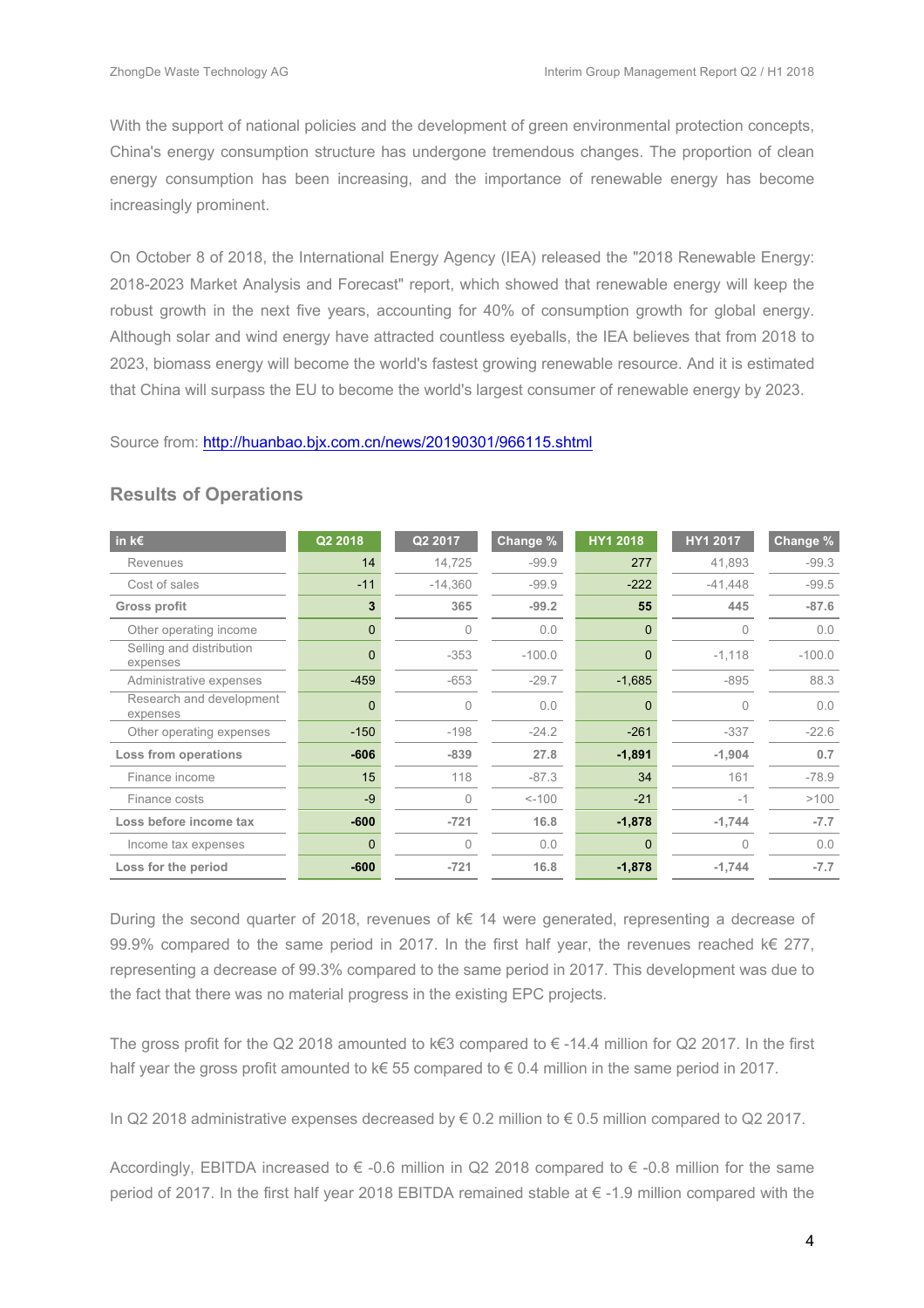first half year 2017.

In Q2 2018 EBIT went up to  $\epsilon$  -0.6 million compared to  $\epsilon$  -0.8 million in Q2 2017. In the first half year 2018 EBIT remained stable at € -1.9 million compared with the first half year 2017.

Finance income and finance costs (net) Q2 2018 amounted to  $k \in 6$  compared to  $\in 0.1$  million in Q2 2017. The finance income represents mainly the exchange rate gains. Finance income and finance costs (net) for the first half year 2018 amounted to k€ 13 compared to € 0.2 million in the first half year 2017.

Accordingly, net loss decreased to  $\epsilon$  -0.6 million compared to  $\epsilon$  -0.7 million for the three-month period ended June 2018 compared to the same period in 2017. In the first half year 2018 net loss went up to  $\in$ -1.9 million compared to  $\epsilon$  -1.7 million in the first half year 2017.

| in k $\epsilon$                       | 30 Jun. 2018 | 31 Dec. 2017 | Change % |
|---------------------------------------|--------------|--------------|----------|
| Current liquidity ratio <sup>1)</sup> | 7.2          | 8.1          | $-10.0$  |
| Equity ratio $2$                      | 86.2%        | 87.6%        | $-1$ pp  |
| Net working capital <sup>3)</sup>     | 113,992      | 114,613      | $-0.5$   |
| Cash and cash equivalents             | 693          | 435          | 59.3     |
| Current assets                        | 132,236      | 134,286      | $-1.5$   |
| Non-current assets                    | 89           | 46           | 93.5     |
| Total assets                          | 132,325      | 134,332      | $-1.5$   |
| <b>Current liabilities</b>            | 18,244       | 16.981       | 7.4      |
| Long-term liabilities                 | $\Omega$     | $\Omega$     | 0.0      |
| Shareholders' equity                  | 114,081      | 117,351      | $-2.8$   |

<sup>1)</sup> Current assets / current liabilities

<sup>2)</sup> Equity / total assets

<sup>3)</sup> Current assets less current liabilities

As at 30 June 2018, shareholders' equity decreased by 2.8% to  $\epsilon$  114.1 million compared to 31 December 2017 due to the negative result for the first half year of 2018 and foreign currency translation effects. Total assets decreased by 1.5% compared to 31 December 2017.

The cash position as at 30 June 2018 amounted to  $\epsilon$  0.7 million, compared to  $\epsilon$  0.4 million as at 31 December 2017.

In 2016, ZhongDe sold its wholly owned subsidiary Chung Hua Environment Protection (Holding) Group Ltd., Hong Kong ("Chung Hua"). Chung Hua and its subsidiaries are the entities where the BOT projects in China were managed. The current assets include receivables from this sale. We expect to receive the remaining receivables from Chung Hua amounting to € 105 million over the next few years. Furthermore, the EPC projects of Dingzhou and Wuhai as well as new expected EPC projects will contribute cash inflow.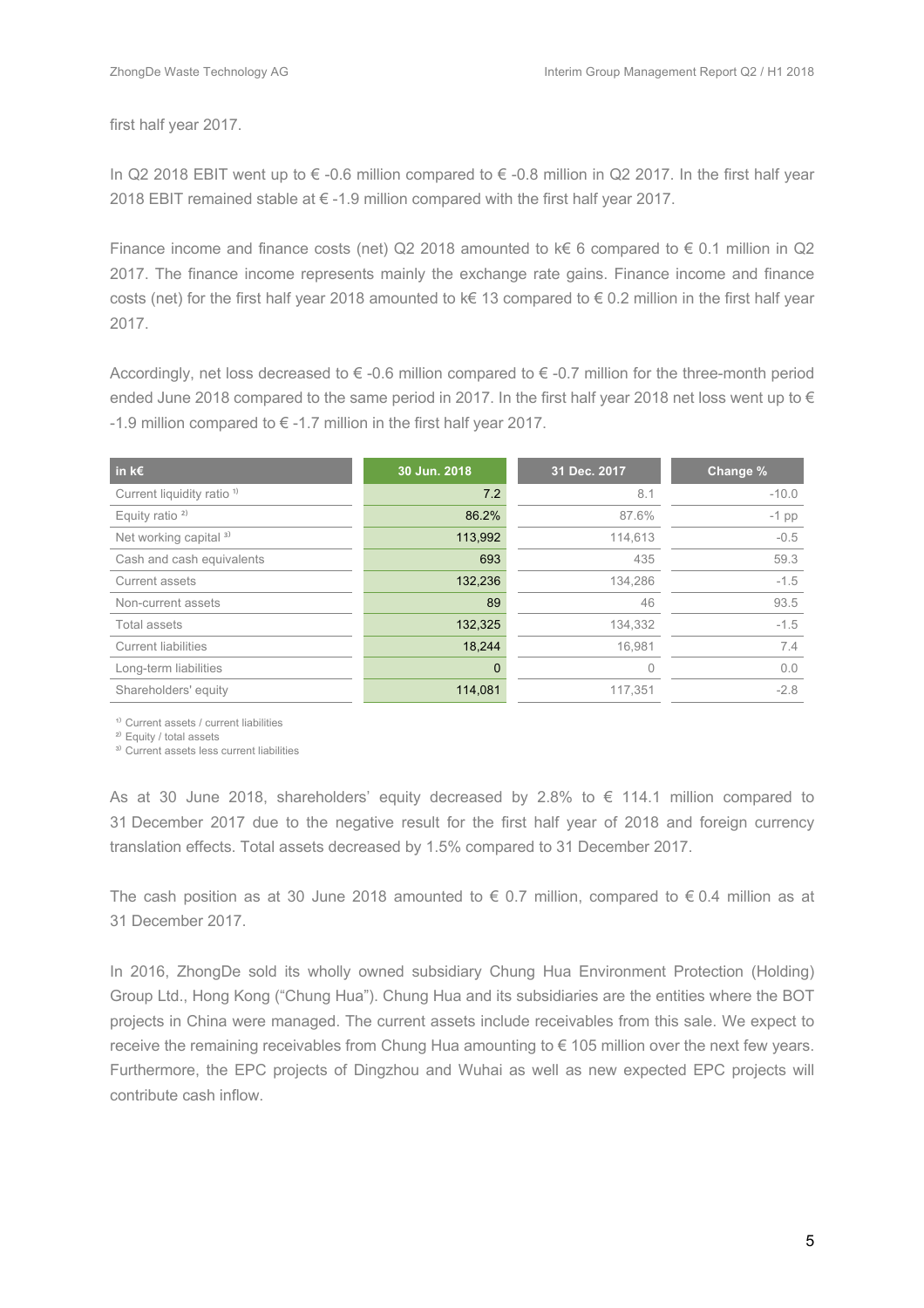### **Current status of waste-to-energy projects**

(as of 30 June 2018)

| <b>EPC projects under construction</b> | <b>Dingzhou</b> | Wuhai |
|----------------------------------------|-----------------|-------|
| Daily capacity (tons/day)              | 600             | 1.000 |
| PoC as at 30 Jun. 2018                 | 78.0%           | 22.0% |
| PoC as at 31 Dec. 2017                 | 78.0%           | 22.0% |
| Estimated time of completion           | 2019            | 2019  |

#### **EPC Projects**

#### Dingzhou EPC project

At the end of Q2 2018, the percentage of completion of the project in Dingzhou was 78%, only the power access system and the secondary electrical wiring work have not yet been finalized. The construction progress was postponed due to the financial stress of the project owner. It is expected to enter normal operation in 2019.

#### Wuhai EPC project

At the end of Q2 2018, the percentage of completion of the project in Wuhai was 22%. All civil works for the main plant, the office building, the complex building and the other key units have been finished. Over 80% of the secondary structure, masonry and plastering work of the main building and the attached house have been completed. The equipment has been completely ordered and partly been installed. The project progress was delayed due to the financial stress of the project owner. It is expected to enter trial operation and to be completed during the year 2019.

#### **Order Development**

| in k $\epsilon$                  | EPC.   | <b>Total</b> |
|----------------------------------|--------|--------------|
| Order Backlog as at 1 Jan. 2018  | 60,552 | 60,552       |
| Order intake in HY1 2018         |        |              |
| Revenues in HY1 2018             | 277    | 277          |
| Currency translation differences | 3      |              |
| Order Backlog as at 30 Jun. 2018 | 60.278 | 60.278       |

During the first half year of 2018 no new order intake was recorded. Order backlog increased by 0.1% to € 60.3 million in first half year of 2018 compared to 31 December 2017 due to the foreign currency translation differences.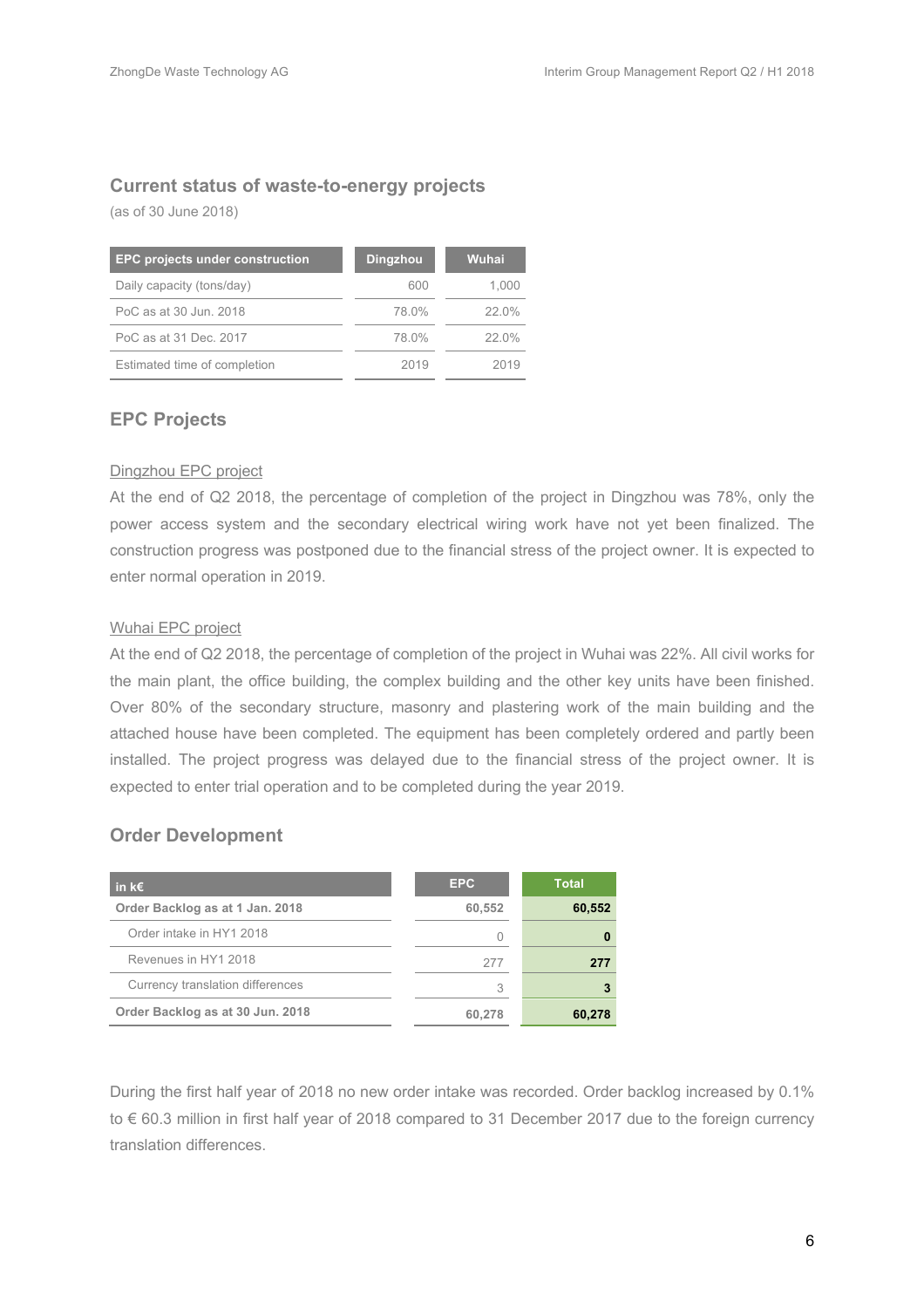### **Business Segments Overview**

| in $k \in$                                                        | Q2 2018  | Q2 2017 | Change % | <b>HY1 2018</b> | HY1 2017 | Change % |
|-------------------------------------------------------------------|----------|---------|----------|-----------------|----------|----------|
| <b>EPC</b>                                                        |          |         |          |                 |          |          |
| Revenues (PoC)                                                    | 14       | 2,541   | $-99.4$  | 277             | 2,773    | $-90.0$  |
| Gross profit                                                      | 3        | 323     | $-99.1$  | 55              | 350      | $-84.3$  |
| <b>Other (commodity</b><br>trading; prior years:<br>incinerators) |          |         |          |                 |          |          |
| Revenues                                                          | $\Omega$ | 12,184  | $-100.0$ | $\mathbf{0}$    | 39,120   | $-100.0$ |
| Gross profit                                                      | $\Omega$ | 42      | $-100.0$ | $\overline{0}$  | 95       | $-100.0$ |
|                                                                   |          |         |          |                 |          |          |
| <b>Total Revenues</b>                                             | 14       | 14,725  | $-99.9$  | 277             | 41,893   | $-99.3$  |
| <b>Total Gross Profit</b>                                         | 3        | 365     | $-99.2$  | 55              | 445      | $-87.6$  |

### EPC projects

Two EPC projects contributed with k€ 14 to consolidated revenues in Q2 2018 (€ 2.5 million in Q2 2017).

### **Net Worth**

| in k $\epsilon$     | 30 Jun. 2018 | 31 Dec. 2017 | Change % |
|---------------------|--------------|--------------|----------|
| Non-current assets  | 89           | 46           | 93.5     |
| Current assets      | 132,236      | 130,856      |          |
| Equity              | 114,081      | 114,659      | $-0.5$   |
| Liabilities         | 18,244       | 16.243       | 12.3     |
| Balance sheet total | 132,325      | 130.902      | 1.1      |

The balance sheet total amounted to € 132.3 million as of 30 June 2018 increasing by 1.1% compared to 31 December 2017, while equity went down by € 0.6 million or 0.5% to € 114.2 million. Consequently, the Company's equity ratio decreased to 86.2% as at 30 June 2018 compared to 87.6% as at 31 December 2017. The current assets mainly include receivables from the sale of Chung Hua in 2016.

### **Cash Flow**

| ⊟in k€ <sup>i</sup>                                                   | Q2 2018 | Q2 2017 | Change % | HY1 2018  | HY1 2017 | Change % |
|-----------------------------------------------------------------------|---------|---------|----------|-----------|----------|----------|
| Cash flow used in (-) /<br>generated from (+) operating<br>activities | $-76$   | 85      | n.m.     | $-12.237$ | $-1.104$ | $< -100$ |
| Cash flow used in investing<br>activities                             | $-50$   | $-1$    | $< -100$ | $-50$     | $-22$    | $< -100$ |
| Cash flow generated from<br>financing activities                      | 0       |         | 0.0      |           |          | 0.0      |

In Q2 2018 the cash flow used in operating activities decreased to k€ 76 thousand compare to k€ 85 in Q2 2017 and decreased to € 12.2 million in H1 2018.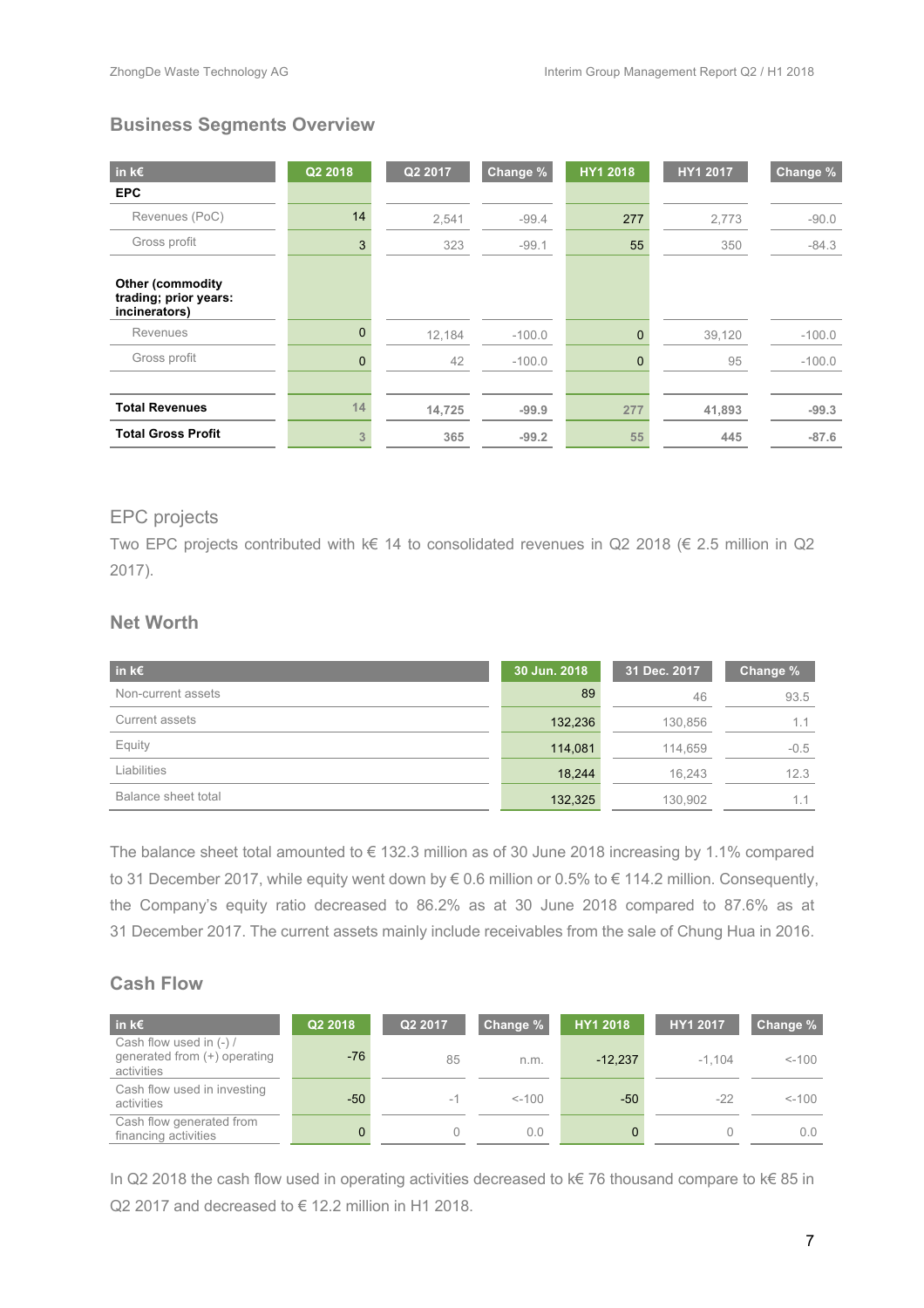### **Opportunities and Risks**

For the information on opportunities and risks, please refer to our Risk Report in the Group Management Report as at 31 December 2016. Please note that these expectations are subject to uncertainty even if currently we do not have any information as to any other developments. There were no significant changes in opportunities and risks compared to 31 December 2016.

#### **Outlook**

After disposal of BOT projects at the end of 2016, ZhongDe is focusing on developing new EPC projects in waste-to-energy industry. Currently our marketing department exploits the market in Hebei, Shanxi, Gansu, Henan and Fujian province and several projects are under negotiation. The management is confident that more EPC contracts will be concluded. Nevertheless, the final closing of new contracts always depends on conditions which are not within the sole decision of the management and therefore cannot be forecasted with absolute certainty.

The revenues in full year 2018 are to be generated mostly from the existing EPC project in Dingzhou and Wuhai. It is expected to have a revenue decrease in 2018 compared with the results of 2017 due to the delayed project progress. The acceleration of the project completion is highly depending on the improvement of the financing ability of the project owner. Regarding the earnings situation, the management board expects a net loss for the full year. Earnings are not expected to improve in the second half of 2018 due to the delayed projects.

The further business development of ZhongDe in 2019 and onwards is dependent on new EPC projects and the financing of these projects. In order to enhance our ability to win new EPC projects the company has set up close cooperations with some big state-owned companies, who have better access to the waste-to-energy projects in China than other market player. In addition, the management is seeking new business opportunities in environmental protection industry, which can contribute to the revenues to the company. However, due to the uncertainty relating to the success in the new EPC projects and new business areas, results for 2019 can currently not be forecasted.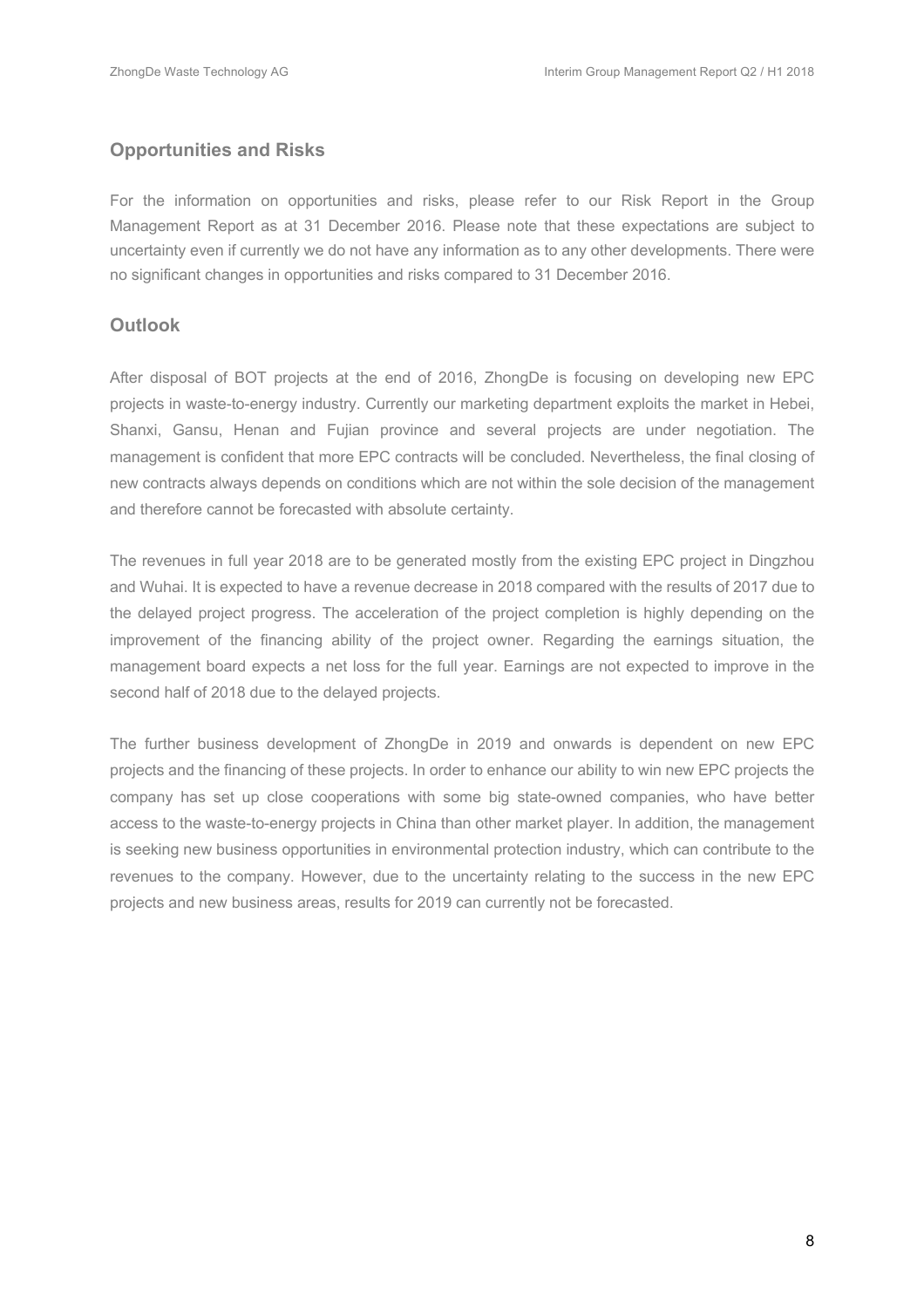# **3 CONDENSED INTERIM CONSOLIDATED FINANCIAL STATEMENTS FOR THE PERIOD FROM 1 JANUARY TO 30 JUNE 2018**

**3.1 Condensed Six-Month Consolidated Statement of Profit or Loss and Comprehensive Income**

| in k€                                                                  | Q2 2018      | Q2 2017    | HY1 2018       | HY1 2017   |
|------------------------------------------------------------------------|--------------|------------|----------------|------------|
| Revenues                                                               | 14           | 14,725     | 277            | 41,893     |
| Cost of sales                                                          | $-11$        | $-14,360$  | $-222$         | $-41,448$  |
| <b>Gross profit</b>                                                    | 3            | 365        | 55             | 445        |
| Other operating income                                                 | $\mathbf{0}$ | $\Omega$   | $\overline{0}$ | $\bigcap$  |
| Selling and distribution expenses                                      | $\mathbf 0$  | $-353$     | $\mathbf{0}$   | $-1,118$   |
| Administrative expenses                                                | $-459$       | $-653$     | $-1,685$       | $-895$     |
| Research and development expenses                                      | $\mathbf{0}$ | $\sqrt{a}$ | $\mathbf{0}$   | $\Omega$   |
| Other operating expenses                                               | $-150$       | $-198$     | $-261$         | $-337$     |
| <b>Loss from operations</b>                                            | $-606$       | $-839$     | $-1,891$       | $-1,904$   |
| Finance income                                                         | 15           | 118        | 34             | 161        |
| Finance costs                                                          | -9           | $\Omega$   | $-21$          | $-1$       |
| Loss before income tax                                                 | $-600$       | $-721$     | $-1,878$       | $-1,744$   |
| Income tax expenses                                                    | $\Omega$     | $\Omega$   | $\Omega$       | $\bigcap$  |
| Loss for the period                                                    | $-600$       | $-721$     | $-1,878$       | $-1.744$   |
| Items that may be reclassified subsequently to<br>profit or loss:      |              |            |                |            |
| Foreign exchange differences                                           | 307          | $-5,913$   | 1,910          | $-6.652$   |
| Items that will not be reclassified subsequently to<br>profit or loss: |              |            |                |            |
| Foreign exchange differences                                           | 8            | $-96$      | 19             | $-108$     |
| Other comprehensive income                                             | 315          | 6,009      | 1,929          | $-6,760$   |
| <b>Total comprehensive income</b>                                      | $-285$       | $-6,730$   | 51             | $-8,504$   |
| Loss attributable to owners of the parent                              | $-600$       | $-721$     | $-1,878$       | $-1,744$   |
| Total comprehensive income attributable to<br>owners of the parent     | $-285$       | $-6,730$   | 51             | $-8,504$   |
| Earnings per share (in $\epsilon$ ) (diluted and undiluted)            | $-0.05$      | $-0.06$    | $-0.15$        | $-0.14$    |
| Weighted average shares outstanding (diluted and<br>undiluted)         | 12,600,000   | 12,600,000 | 12,600,000     | 12,600,000 |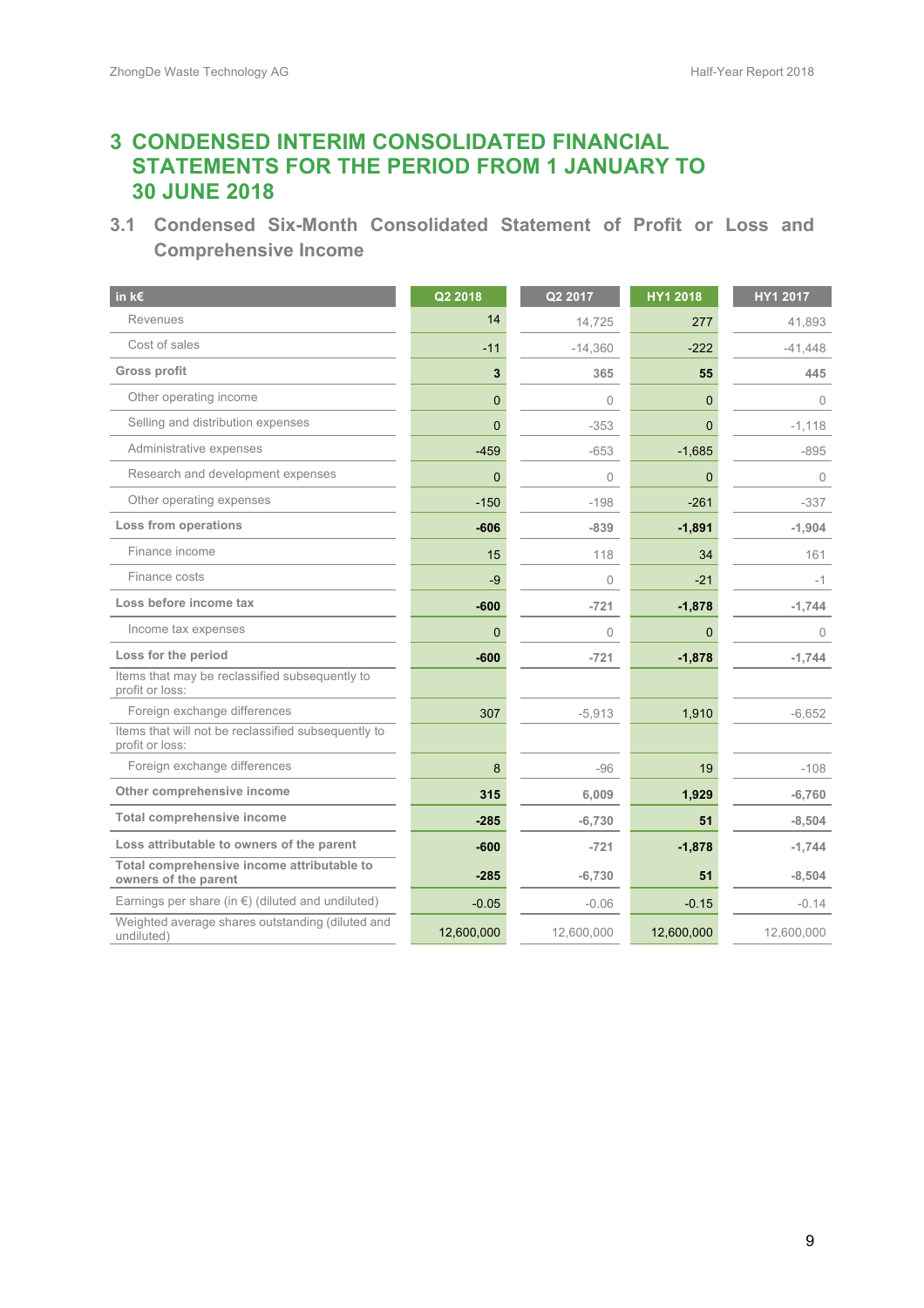# **3.2 Condensed Interim Consolidated Statement of Financial Position**

as at 30 June 2018

| in k $\epsilon$                                | 30 Jun. 2018     | 31 Dec. 2017 | 30 Jun. 2017 |
|------------------------------------------------|------------------|--------------|--------------|
| <b>Assets</b>                                  |                  |              |              |
| <b>Non-current assets</b><br>Intangible assets |                  |              |              |
| Property, plant and equipment                  | $\mathbf 0$      | $\mathbb O$  | 0            |
| Receivables from BOT                           | 89               | 46           | 37           |
| Deferred tax assets                            | $\mathbf 0$      | $\mathbb O$  | $\mathbf{0}$ |
|                                                | $\mathbf 0$      | $\mathbf{0}$ | $\mathbf{0}$ |
|                                                | 89               | 46           | 37           |
| <b>Current assets</b>                          |                  |              |              |
| Inventories                                    | $\mathbf{0}$     | $\mathbf{0}$ | $\mathbf{0}$ |
| Trade receivables                              | 42,048           | 41,577       | 42,675       |
| Other receivables and prepayments              | 80,939           | 88,844       | 84,033       |
| Amounts due from related parties and companies | $\mathbf 0$      | $\mathbb O$  | 0            |
| Contract asset                                 | 8,556            | $\mathbf 0$  | $\Omega$     |
| Other financial assets                         | $\mathbf 0$      | $\mathbf 0$  | 15,500       |
| Cash and cash equivalents                      | 693              | 435          | 170          |
|                                                | 132,236          | 130,856      | 142,378      |
| <b>Total Assets</b>                            | 132,325          | 130,902      | 142,415      |
|                                                |                  |              |              |
| <b>Liabilities and Equity</b>                  |                  |              |              |
| <b>Capital and Reserves</b>                    |                  |              |              |
| Issued capital                                 | 13,000           | 13,000       | 13,000       |
| Own shares                                     | $-4,608$         | $-4,608$     | $-4,608$     |
| Capital reserves                               | 62,914           | 62,914       | 62,914       |
| Chinese statutory reserves                     | $\mathbf 0$      | 0            | $\mathbf 0$  |
| Retained earnings                              | 53,152           | 55,658       | 55,029       |
| Foreign currency translation reserve           | $-10,377$        | $-12,305$    | $-8,563$     |
| <b>Total Equity</b>                            | 114,081          | 114,659      | 117,772      |
|                                                |                  |              |              |
| <b>Liabilities</b>                             |                  |              |              |
| <b>Long-term liabilities</b>                   |                  |              |              |
| Long-term loans                                | $\bf{0}$         | 0            | $\circ$      |
| Deferred tax liabilities                       | 0                | 0            | $\mathbf{0}$ |
|                                                | $\bf{0}$         | 0            | 0            |
| <b>Current liabilities</b>                     |                  |              |              |
| Trade payables                                 |                  |              |              |
| Other payables and prepayments                 | 214              | 5,857        | 4,045        |
| Provisions                                     | 569              | 10,098       | 20,307       |
| Amounts due to related parties and companies   | 292              | 288          | 291          |
| <b>Tax liabilities</b>                         | $\boldsymbol{0}$ | 0            | 0            |
|                                                | $\mathbf 0$      | 0            | 0            |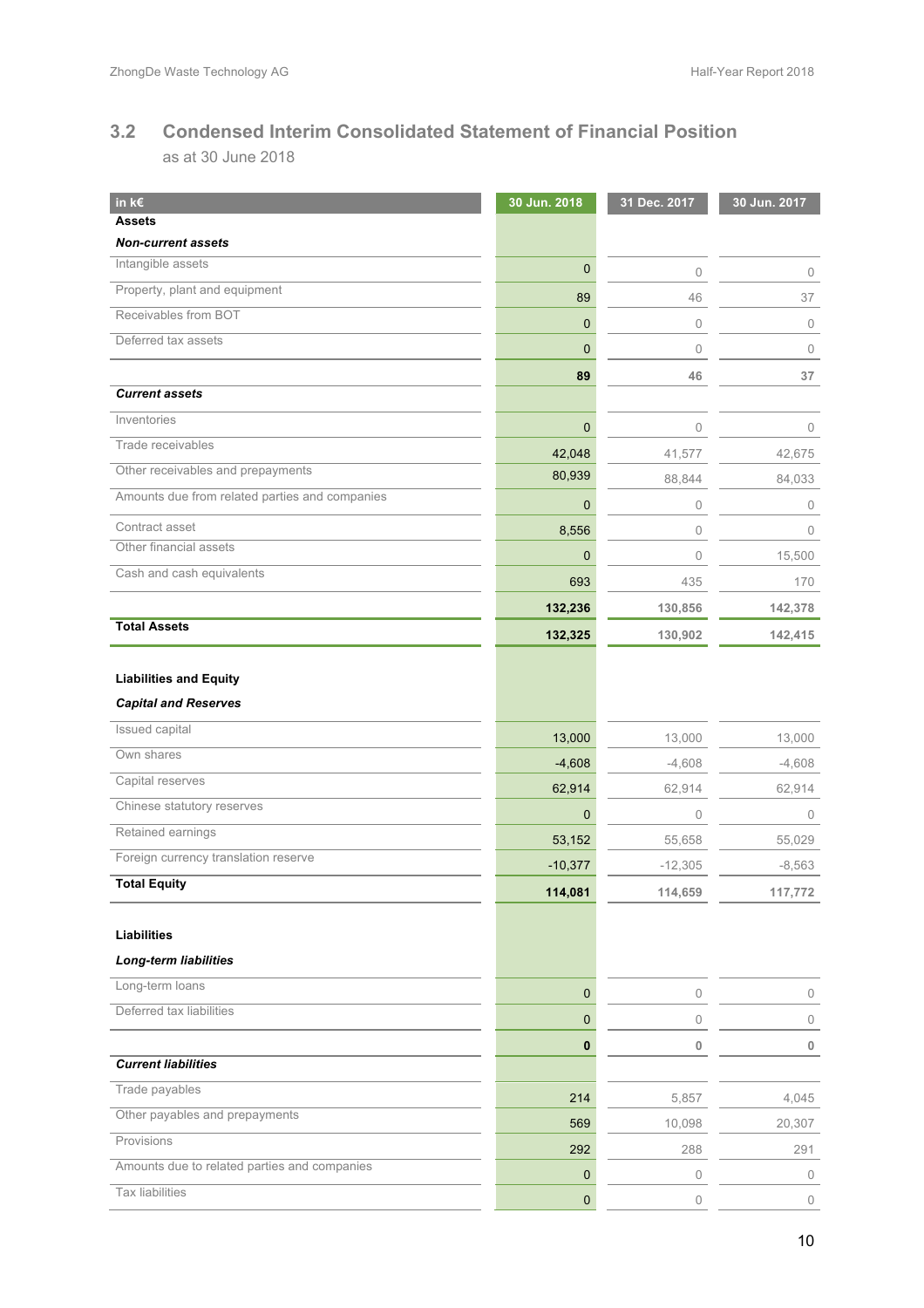| Contract liability                  | 17,169  |         |         |
|-------------------------------------|---------|---------|---------|
| Other financial liabilities         | 0       |         |         |
|                                     | 18.244  | 16.243  | 24,643  |
| <b>Total Liabilities</b>            | 18.244  | 16.243  | 24.643  |
| <b>Total Liabilities and Equity</b> | 132,325 | 130.902 | 142.415 |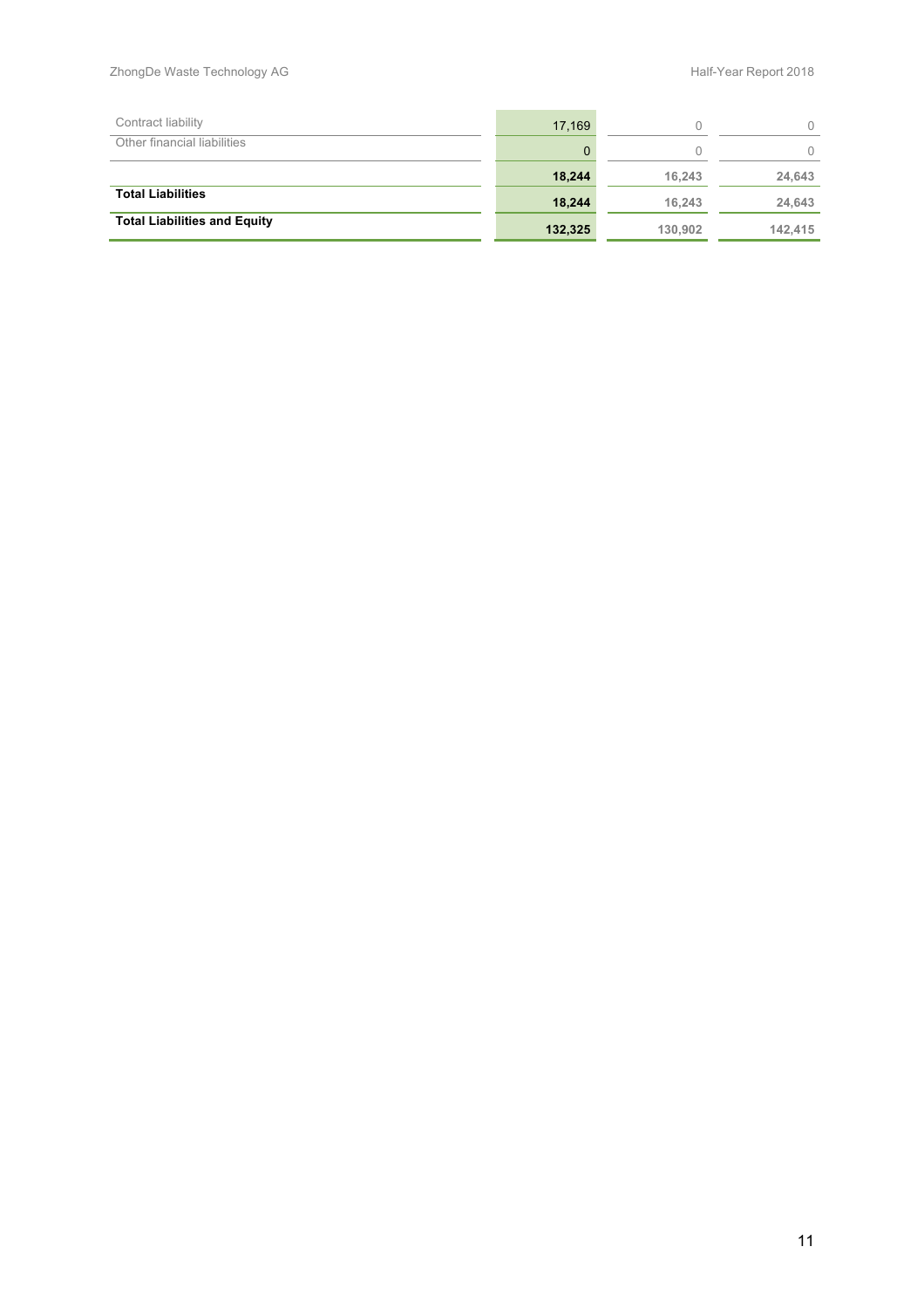#### **3.3 Condensed Six-Month Consolidated Statement of Cash Flows** for the period from 1 January to 30 June 2018

| in k€                                                               | HY1 2018  | HY1 2017     |
|---------------------------------------------------------------------|-----------|--------------|
| Loss before income tax                                              | $-1,878$  | $-1,744$     |
| <b>Adjustments for:</b>                                             |           |              |
| Amortization of intangible assets                                   | 0         | 0            |
| Allowance for doubtful trade and other receivables                  | 0         | 1,118        |
| Depreciation of property, plant and equipment                       | 8         | 3            |
| Write off of inventories                                            | 0         | 0            |
| Interest income / exchange gains                                    | $-34$     | $-161$       |
| Interest expense / exchange losses                                  | 21        | $\mathbf{1}$ |
| Operating cash flows before working capital changes                 | $-1,883$  | $-783$       |
| <b>Working capital changes:</b><br>(-) Increase)/(+) decrease in:   |           |              |
| Inventories                                                         | 0         | 0            |
| Trade receivables                                                   | 747       | $-41,801$    |
| PoC receivables from BOT projects                                   | 0         | 0            |
| Other receivables and prepayments                                   | $-11,058$ | 40,721       |
| Amounts due from related parties<br>(+) Increase)/ (-) decrease in: | 0         | $\Omega$     |
| Trade payables                                                      | $-2,364$  | $-981$       |
| Other payables, provisions and accruals                             | 2,666     | 1,939        |
| Amounts due to related parties                                      | 0         | 0            |
| Cash used in operations                                             | $-11,892$ | $-905$       |
| Interest received                                                   | 34        | 161          |
| Interest paid                                                       | $-21$     | -1           |
| Income tax paid                                                     | $-358$    | $-359$       |
| Net cash used in operating activities                               | $-12,237$ | $-1,104$     |
|                                                                     |           |              |
| Cash flow from investing activities                                 |           |              |
| Proceeds from disposal of consolidated companies                    | 0         | 0            |
| Proceeds from disposal of intangible assets                         | 0         | 0            |
| Purchase of property, plant, equipment and intangible assets        | $-50$     | -22          |
| Cash flow used in (-) / generated from (+) investing activities     | $-50$     | $-22$        |
| Cash flow from financing activities                                 |           |              |
| Bank loans obtained                                                 | 0         | $\mathbf{0}$ |
| Bank loans repaid                                                   | 0         | $\mathbf{0}$ |
| Cash repayments of financial assets (BOT projects)                  | 0         | $\mathbf{0}$ |
| Cash flow used in financing activities                              | 0         | $\mathbf{0}$ |
| Net decrease before income tax                                      | $-12,287$ | $-1,126$     |
| Cash and cash equivalents at beginning of period                    | 438       | 1,324        |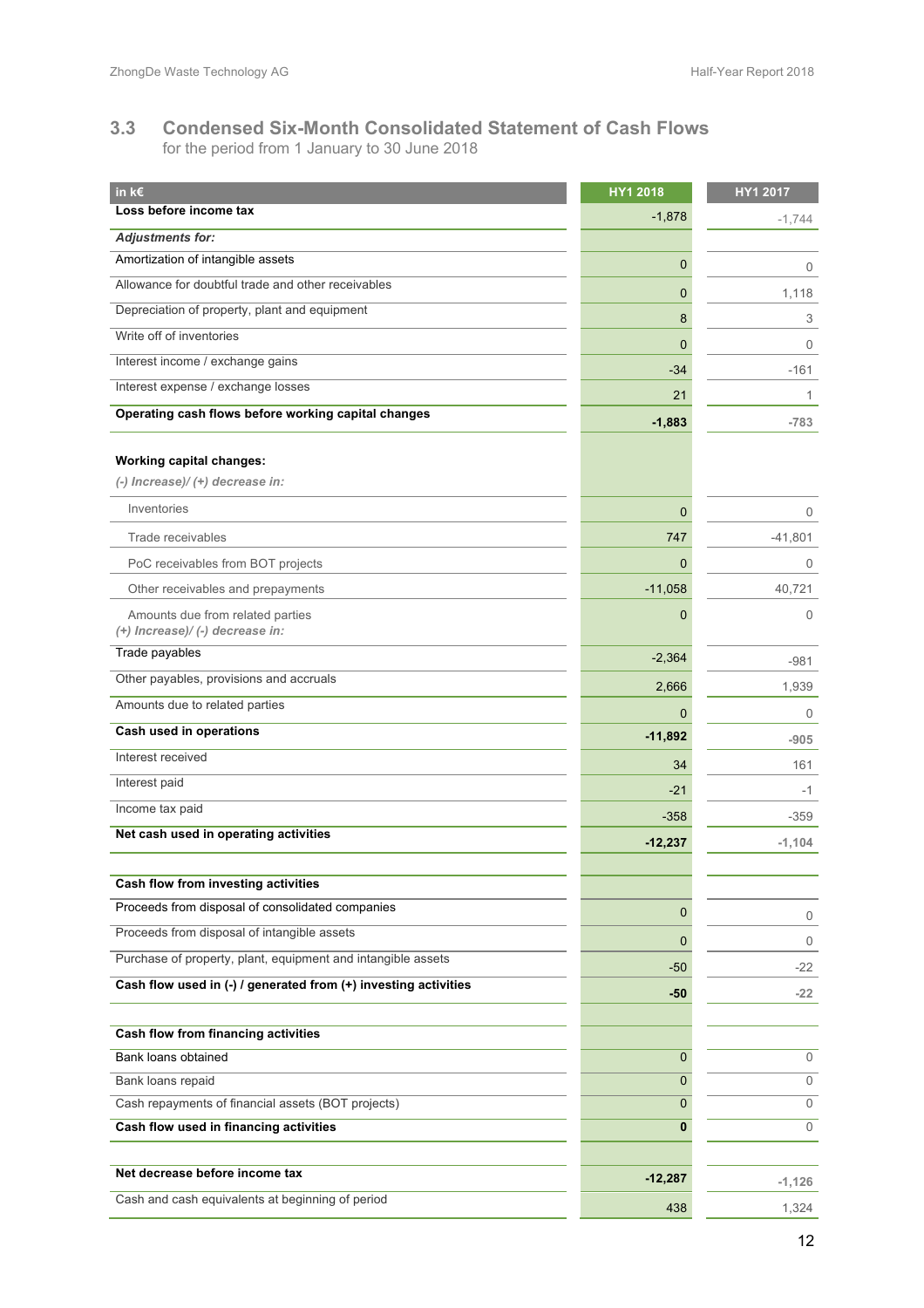| Foreign exchange differences               | 12.542 |  |
|--------------------------------------------|--------|--|
| Cash and cash equivalents at end of period | 693    |  |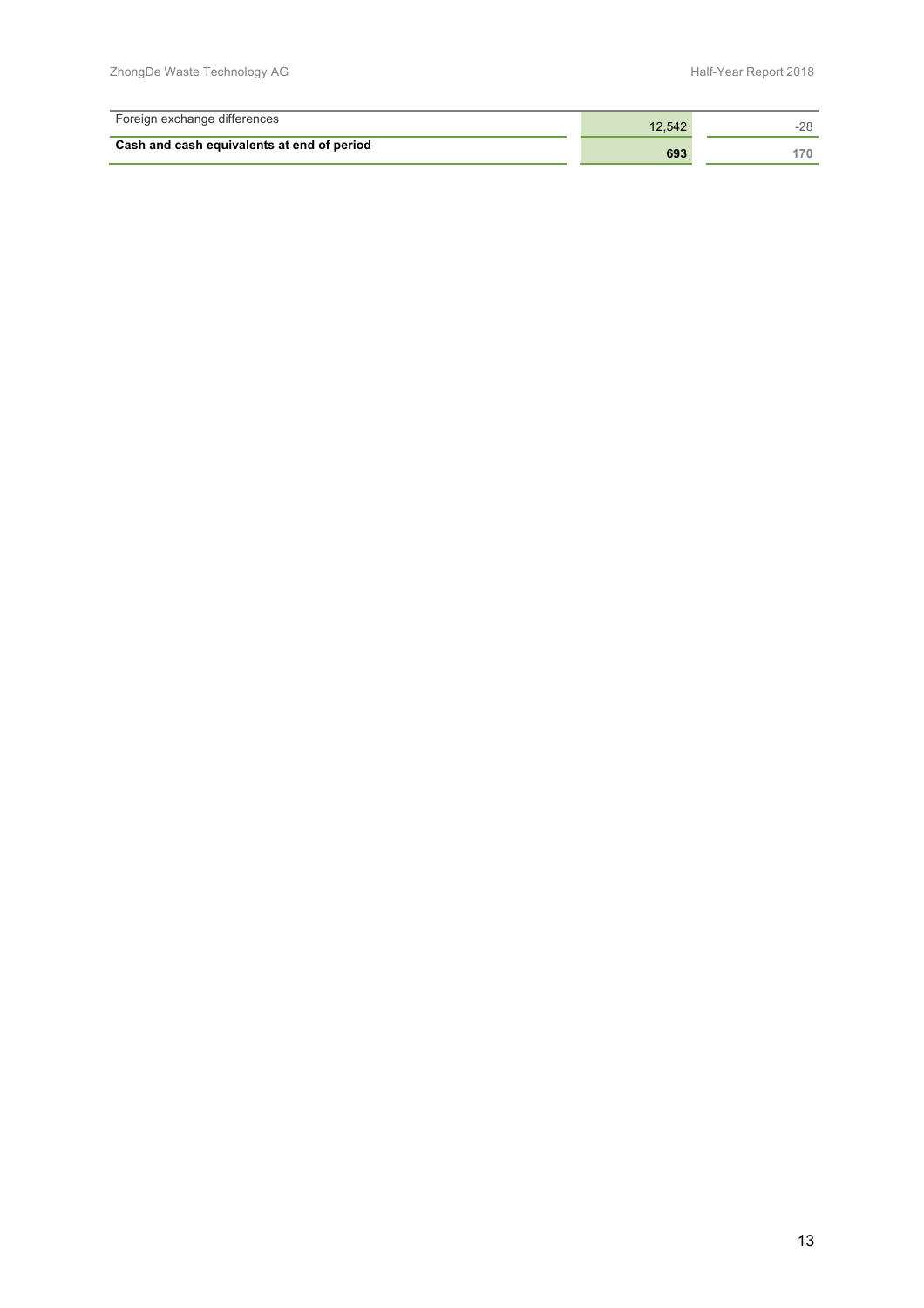# **3.4 Condensed Six-Month Consolidated Statement of Changes in Equity**

for the period from 1 January to 30 June 2018

| in $k \in$                                           | <b>Number of</b><br>shares<br>outstanding | <b>Share</b><br>capital<br><b>AG</b> | Own<br>shares  | <b>Capital</b><br>reserves | <b>Chinese</b><br>statutory<br>reserves | <b>Retained</b><br>earnings | Foreign<br>currency<br>translation<br>reserve<br>(other<br>compre-<br>hensive<br>income) | <b>Total</b><br>equity |
|------------------------------------------------------|-------------------------------------------|--------------------------------------|----------------|----------------------------|-----------------------------------------|-----------------------------|------------------------------------------------------------------------------------------|------------------------|
| Balance as at<br>1 Jan. 2017                         | 12,600,000                                | 13,000                               | $-4,608$       | 62,914                     | $\bf{0}$                                | 56,773                      | $-1,803$                                                                                 | 126,276                |
| Total compre-<br>hensive<br>income for the<br>period | $\bigcap$                                 | $\Omega$                             | $\Omega$       | $\Omega$                   | $\Omega$                                | $-1.744$                    | $-6.760$                                                                                 | $-8,504$               |
| Balance as at<br>30 Jun. 2017                        | 12,600,000                                | 13,000                               | $-4.608$       | 62.914                     | $\mathbf 0$                             | 55,029                      | $-8,563$                                                                                 | 117,772                |
| Total compre-<br>hensive<br>income for the<br>period | $\Omega$                                  | $\Omega$                             | $\theta$       | $\Omega$                   | $\Omega$                                | $\Omega$                    | $\Omega$                                                                                 | $\Omega$               |
| <b>Balance as at</b><br>1 Jan. 2018                  | 12,600,000                                | 13,000                               | $-4,608$       | 62,914                     | $\mathbf 0$                             | 55,029                      | $-8,563$                                                                                 | 117,772                |
| Total compre-<br>hensive<br>income for the<br>period | $\mathbf 0$                               | $\mathbf 0$                          | $\overline{0}$ | $\mathbf{0}$               | $\circ$                                 | $-1,877$                    | $-1,814$                                                                                 | $-3,691$               |
| <b>Balance as at</b><br>30 Jun. 2018                 | 12,600,000                                | 13,000                               | $-4,608$       | 62,914                     | 0                                       | 53,152                      | $-10,377$                                                                                | 114,081                |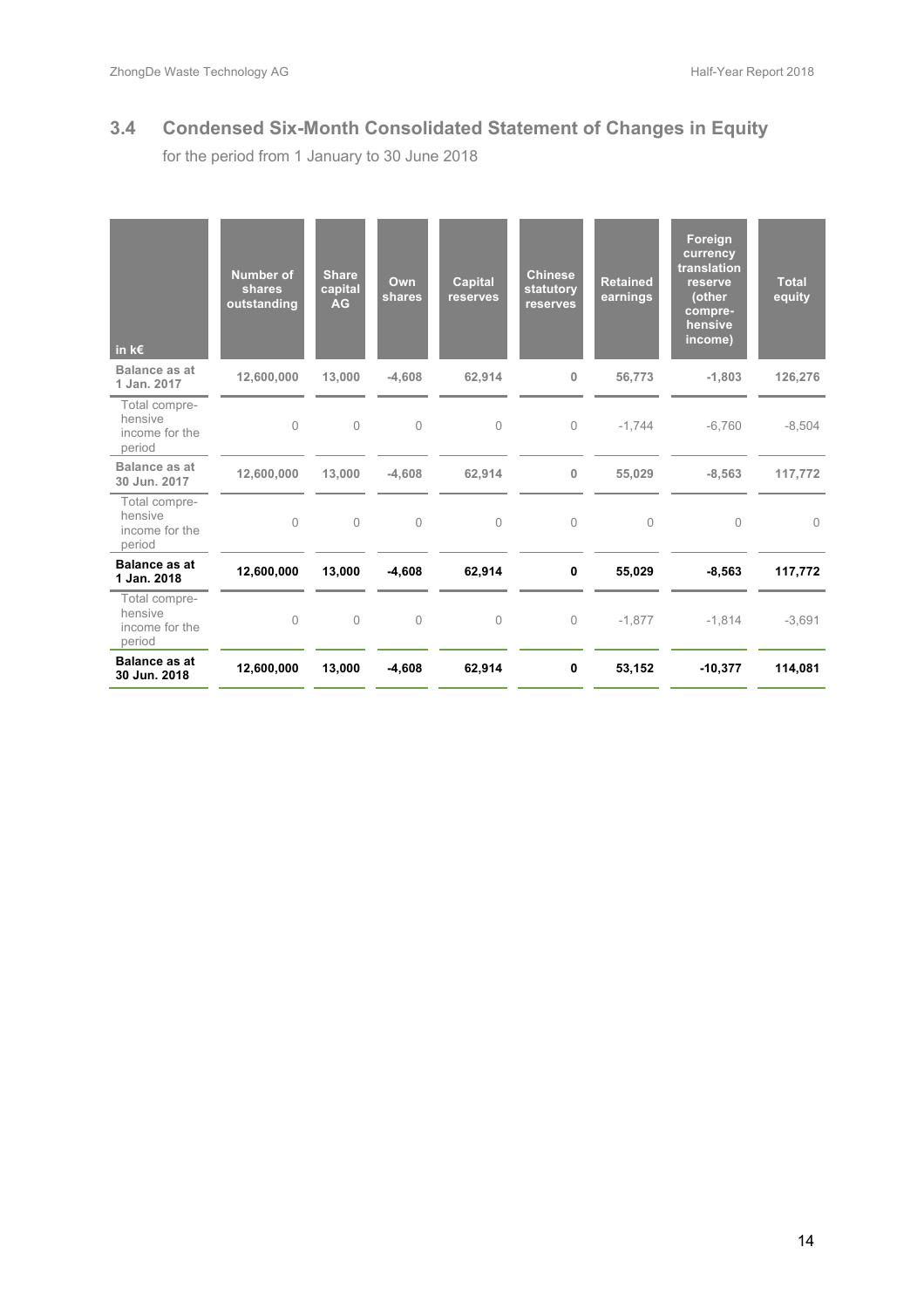# **3.5 Selected Notes to the Condensed Interim Consolidated Financial Statements**

#### **Business of the ZhongDe Group**

As a general contractor of EPC projects, the ZhongDe Group is responsible for the design, engineering, procurement, construction and installation of waste incinerators with a power generation with the above mentioned techniques (waste-to-energy). The work and services required in connection with EPC projects are not carried out by the ZhongDe Group itself but by Chinese subcontractors.

#### **General**

ZhongDe Waste Technology AG ("the Company" or "ZhongDe AG") is the parent company of the ZhongDe Group. The condensed interim consolidated financial statements for the period 1 January to 30 June 2018 comprise ZhongDe Waste Technology AG and its subsidiary ZhongDe (China) Environmental Protection Co. Ltd. The subsidiary is located in the People's Republic of China (PRC).

#### **Basis of preparation**

The condensed six-month consolidated financial statements of the ZhongDe Group are prepared for the period ended 30 June 2018 with comparative financial statements as at 31 December 2017 and 30 June 2017.

The condensed interim consolidated financial statements were prepared in accordance with section 37w German Securities Trading Act (WpHG), the International Financial Reporting Standards (IFRS) adopted by the International Accounting Standards Board (IASB), its interpretations of the International Financial Reporting Standards Interpretations Committee (IFRS IC) for condensed interim financial information effective within the European Union and the additional requirements of German commercial law pursuant to section 315a (1) of the German Commercial Code (HGB). Accordingly, these condensed six-month consolidated financial statements do not include all of the information required in annual consolidated financial statements by IFRS.

With regard to the preparation of the condensed interim consolidated financial statements, in accordance with IAS 34 "Interim Financial Reporting", the Management Board is required to make estimates and judgments which influence the application of accounting policies within the Company and the reporting of assets and liabilities as well as income and expenses. Actual amounts may differ from these estimates. The condensed interim consolidated financial statements have been reviewed. In the opinion of ZhongDe Waste Technology AG's Management Board, the condensed six-month consolidated financial statements for the period ended 30 June 2018 include all adjustments of a normal and recurring nature considered necessary for a fair presentation of results for interim periods.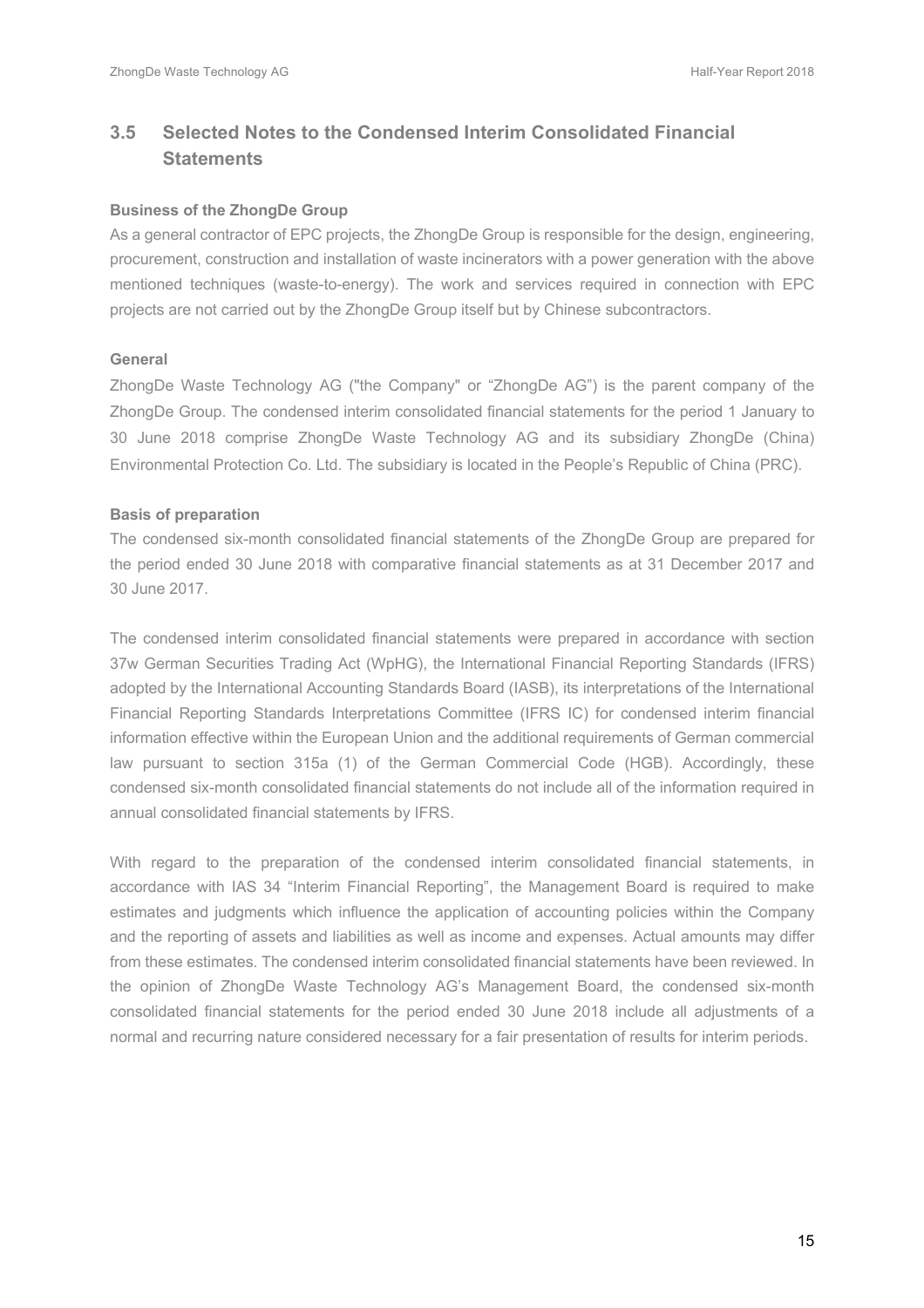Results of the period ended 30 June 2018 are not necessarily indicative for future results.

The condensed six-month consolidated financial statements for the period from 1 January to 30 June 2018 are drawn up in Euro. Amounts are stated in thousands of Euros (k€) except where otherwise indicated.

The financial statements of the individual consolidated companies are prepared as of the closing date for the Group financial statements. The condensed six months consolidated financial statements of ZhongDe AG and subsidiaries for the period from 1 January to 30 June 2018 were authorised for issue in accordance with a resolution of the Management Board on 08 March, 2019.

#### **Significant accounting policies**

The accounting policies applied by the Group in the condensed interim consolidated financial statements generally correspond to the methods applied by ZhongDe Waste Technology AG in its consolidated financial statements for the year ending 31 December 2016. For further details, please refer to the consolidated financial statements available on the Company's website: www.zhongde-ag.com.

Non-recurring expenses that are incurred during the reporting period have been allocated as they would be at year-end.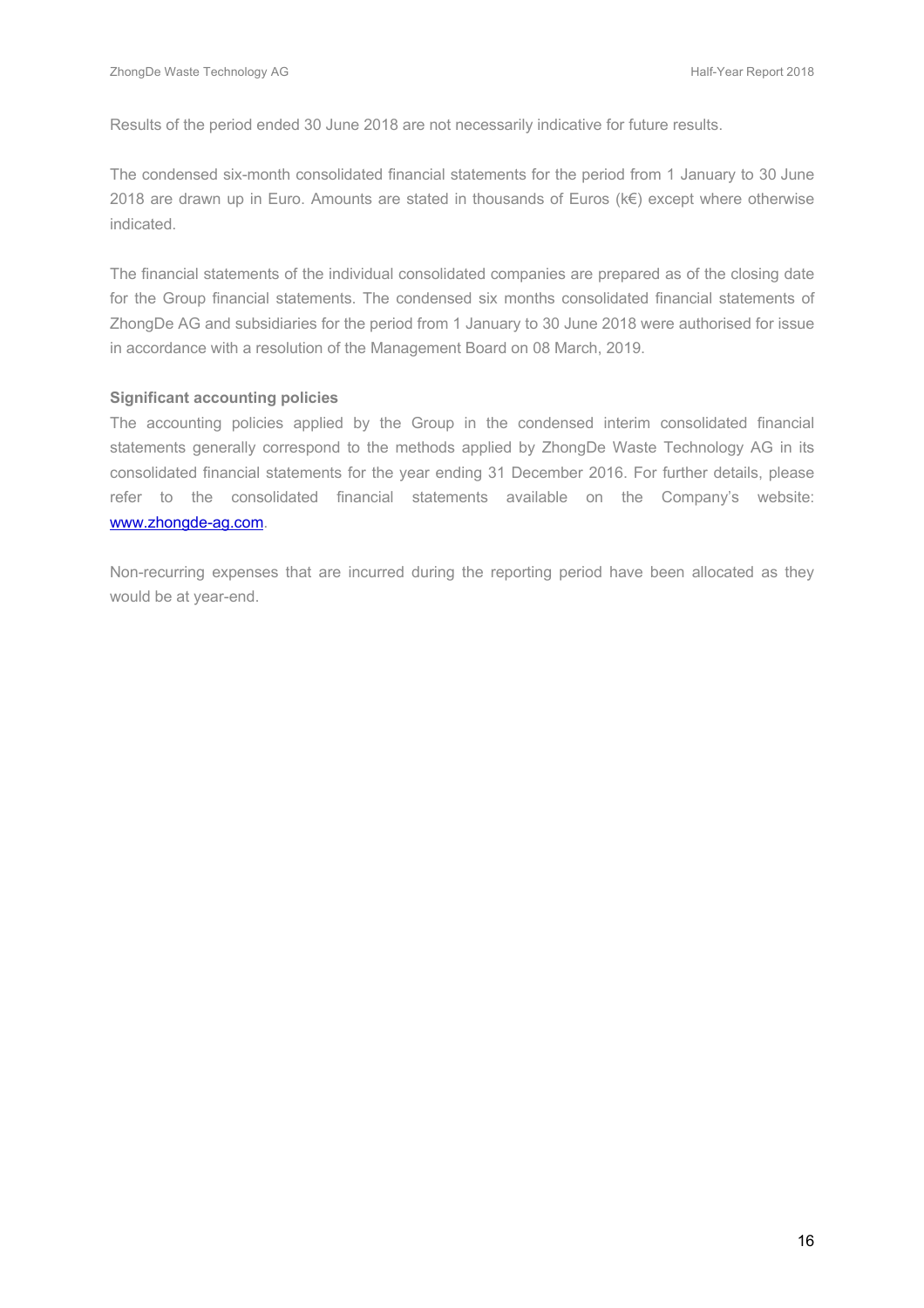### Standards, amendments and interpretations to existing standards applied for the first time in the reporting period

The Group had to apply the following new standards, amendments to existing standards or new interpretations for the first time:

| <b>Title</b>                                                                                  | <b>Content</b>                                                                                                                | <b>Material effect on ZhongDe</b><br><b>Group</b> |
|-----------------------------------------------------------------------------------------------|-------------------------------------------------------------------------------------------------------------------------------|---------------------------------------------------|
| <b>IFRS 9: Financial Instruments</b>                                                          | Rules for recognition, measurement, derecognition,<br>and accounting for financial assets and financial<br><b>liabilities</b> | none                                              |
| <b>IFRS 15: Revenue from Contracts</b><br>with Customers                                      | New framework to recognize and measure revenue,<br>as well as relevant disclosure                                             | See explanation                                   |
| IFRIC Interpretation 22: Foreign<br><b>Currency Transactions and Advance</b><br>Consideration | Clarified the date of transaction for the purpose of<br>determining the exchange rate                                         | none                                              |

IFRS 15 Revenue from Contracts with Customers applies to all revenue arising from contracts with customers; it supersedes IAS 11 Construction Contracts, IAS 18 Revenue and related Interpretations, unless those contracts are in the scope of other standards. The core principle of IFRS 15 is that an entity recognises revenue to depict the transfer of promised goods or services to customers in an amount that reflects the consideration to which the entity expects to be entitled in exchange for those goods or services. The Company

recognises revenue in accordance with that core principle by applying the following steps:

Step 1: Identify the contract(s) with a customer.

Step 2: Identify the performance obligations in the contract

Step 3: Determine the transaction price

Step 4: Allocate the transaction price to the performance obligations in the Contract

Step 5: Recognise revenue when (or as) the entity satisfies a performance obligation

The standard requires entities to exercise judgment, taking into consideration all of the relevant facts and circumstances when applying each step of the method to contracts with their customers. IFRS 15 also includes a cohesive set of disclosure requirements that would result in an entity providing users of financial statements with comprehensive information about the nature, amount, timing and uncertainty of revenue and cash flows arising from the entity's contracts with customers. Specifically, it requires an entity to provide information about:

(a) revenue recognized from contracts with customers, including the disaggregation

of revenue into appropriate categories;

(b) contract balances, including the opening and closing balances of receivables,

contract assets and contract liabilities;

(c) performance obligations, including when the entity typically satisfies its performance obligations and the transaction price that is allocated to the remaining performance obligations in a contract;

(d) significant judgments, and changes in judgments, made in applying the requirements to those contracts; and

(e) assets recognized from the costs to obtain or fulfill a contract with a customer.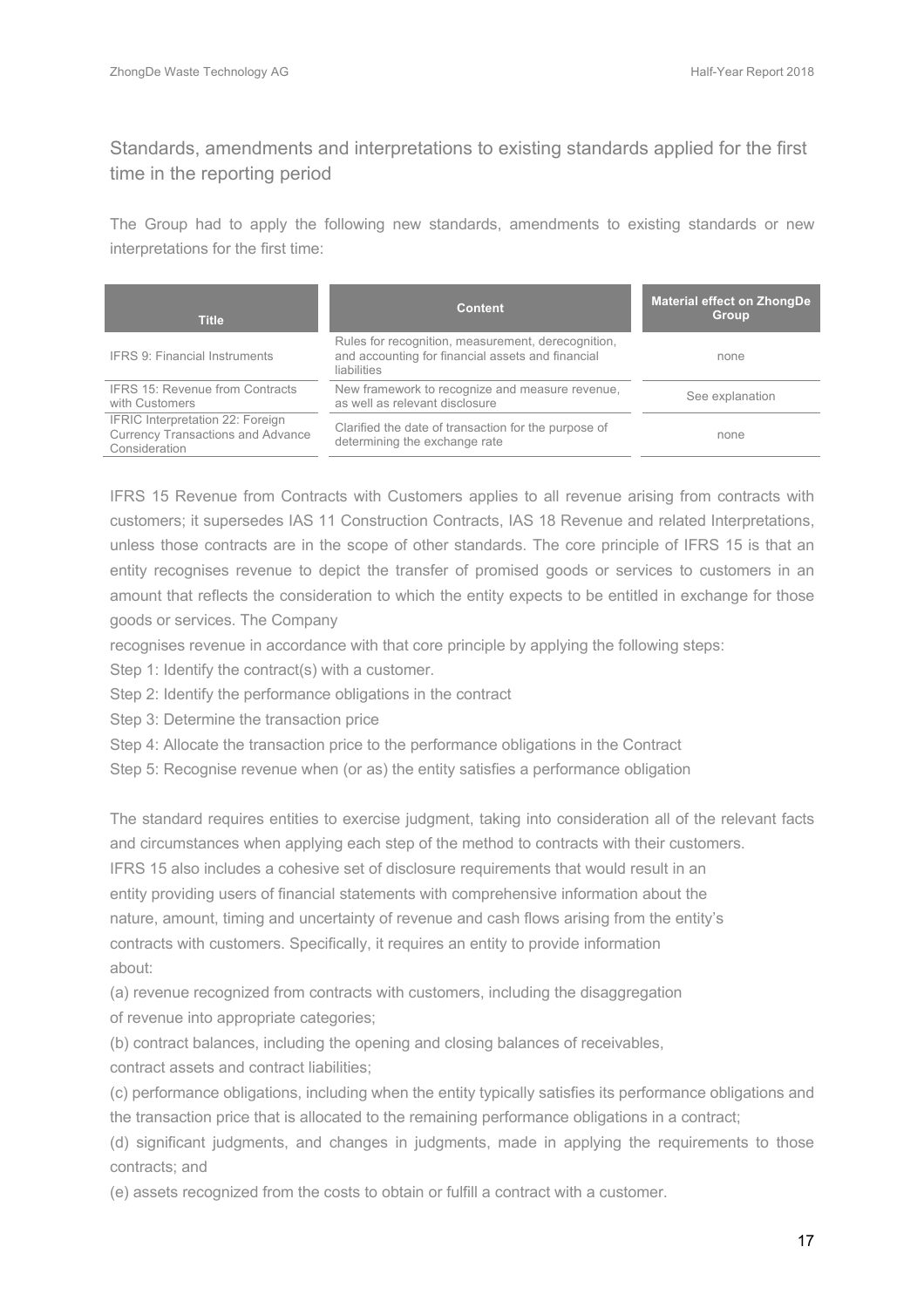The Company adopted IFRS 15 with expedient retrospective method after considering relevant factors: The comparative information for each of the primary financial statements would be presented as the same in previous period; The cumulative adjustment to the opening balance of retained profits (or other components of equity) as at 1 January 2018, would be not material and thus not adjusted retrospectively in the consolidated statement of changes in equity for the six months ended 30 June 2018.

The new standard affects mainly the reclassification of certain items in the financial statements: amounts due from customers for contract works are reclassified into contract assets, while amounts due to customers for contract works, such as advances from customers, provisions for quality guarantee and other liability are reclassified into contract liabilities. Generally, there is no substantial impact on our condensed interim financial statements for applying the new standard.

#### Published but not yet applied standards, amendments and interpretations

At the time of the preparation of the group condensed interim consolidated financial statements, the following standards and interpretations of the IASB as well as their changes and revisions had either not been endorsed by the European Union or were not compulsorily applicable in the first six months of 2018, and were therefore not applied by the ZhongDeGroup.

| <b>Title</b>                                                                            | <b>IASB Effective</b><br>Date | <b>Endorsed by the</b><br>EU on | <b>EU Effective Date</b> | <b>Expected material</b><br>effect on ZhongDe<br><b>Group</b> |
|-----------------------------------------------------------------------------------------|-------------------------------|---------------------------------|--------------------------|---------------------------------------------------------------|
|                                                                                         |                               |                                 |                          |                                                               |
| IFRS 14: Regulatory Deferral<br>Accounts                                                | January 1, 2016               | (not endorsed by<br>the EU)     | (not applicable)         | none                                                          |
| <b>IFRS 16: Leases</b>                                                                  | January 1, 2019               | October 31, 2017                | January 1, 2019          | see explaination                                              |
| Amendments to IFRS 9:<br><b>Prepayment Featureswith</b><br><b>Negative Compensation</b> | January 1, 2019               | March 22, 2018                  | January 1, 2019          | none                                                          |
| <b>IFRS 17 Insurance Contracts</b>                                                      | January 1, 2021               | (to be determined)              | (to be determined)       | none                                                          |
| <b>IFRIC 23 Uncertainty over</b><br>Income Tax Treatments                               | January 1, 2019               | (October 23, 2018)              | (January 1, 2019)        | none                                                          |
| Amendments to IAS 28:<br>Long-term Interests in<br>Associates and Joint<br>Ventures     | January 1, 2019               | (February 8, 2019)              | (January 1, 2019)        | none                                                          |
| Annual Improvements to<br>IFRS Standards 2015-2017<br>Cycle                             | January 1, 2019               | (expected in 2019)              | (to be determined)       | none                                                          |
| Amendments to IAS 19: Plan<br>Amendment, Curtailment or<br>Settlement                   | January 1, 2019               | (March 13, 2019)                | (January 1, 2019)        | none                                                          |
| Amendments to References<br>to the Conceptual<br>Framework in IFRS<br>Standards         | January 1, 2020               | (expected in 2019)              | (to be determined)       | none                                                          |
| Amendments to IAS 1 and<br>IAS 8: Definition of Material                                | January 1, 2020               | (expected in 2019)              | (to be determined)       | none                                                          |
| Amendment to IFRS 3<br><b>Business Combinations</b>                                     | January 1, 2020               | (expected in 2019)              | (to be determined)       | none                                                          |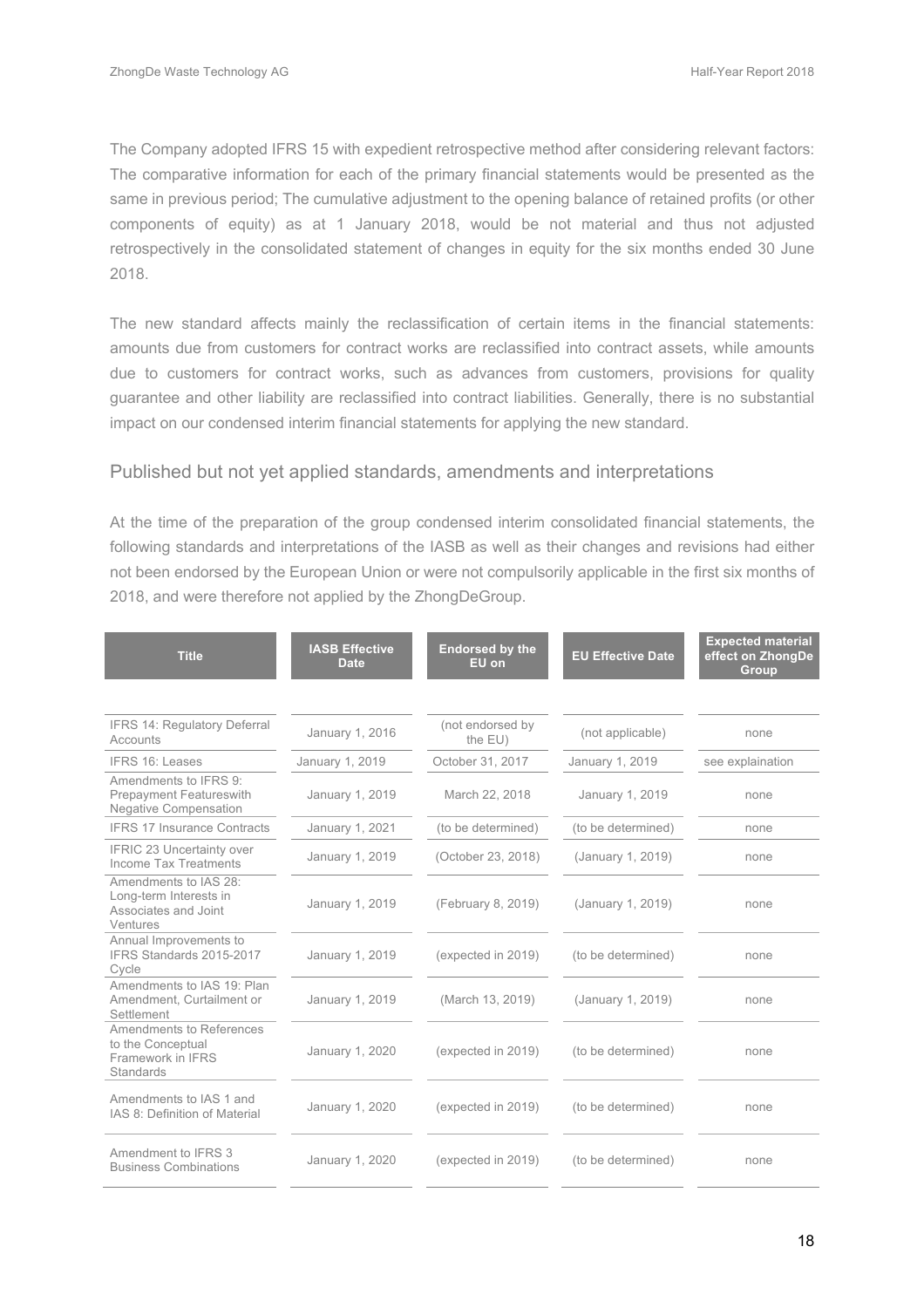The aforementioned standards and interpretations are to be applied in the Consolidated Financial Statements of the ZhongDe Group from the 2019 financial year or later. ZhongDe generally does not early adopt new standards but applies them from the compulsory application date onwards.

IFRS 16 specifies the recognition, measurement, presentation and disclosure of leases. The standard provides a single lessee accounting model, requiring lessees to recognise assets and liabilities for all leases unless the lease term is 12 months or less or the underlying asset has a low value. Lessors continue to classify leases as operating or finance, with IFRS 16's approach to lessor accounting substantially unchanged from its predecessor, IAS 17.The application of IFRS 16 will require that ZhongDe as lessee for a couple of leasing contracts will have to capitalise the leased assets formerly been treated as operating lease under IAS 17, when the lease term is longer than 12 months unless such bearers are immaterial. As a result, the fixed assets and financial liabilities will increase, other operating expense will decrease while depreciation and interest expense will increase as well. ZhongDe is currently evaluating the impact the standard will have on the consolidated financial statements.

Aside from additional or modified disclosure requirements ZhongDe Group currently expects only marginal effect on the consolidated financial statements from the first-time application of the other standards, interpretations and amendments.

Segment analysis and information

#### **A. Business segments**

In the first half year of 2018 mainly the EPC projects contributed to gross profit.

#### **B. Business by region**

The Group is principally engaged in EPC-projects in the PRC, where all of its customers are based. In addition, all assets attributable to the Group's operating activities are likewise located in the PRC. As such, no geographical segment analysis is necessary.

#### **C. Allocation basis**

Revenues and the cost of sales of the services rendered in generating revenues are directly attributable to the business segments. Income and expenses which are not directly attributable to a business segment are recognised separately as unallocated income and expenses. Inter-segmental revenues are eliminated on consolidation.

The following table presents revenues and results regarding the Group's business segments for the first six months of 2018: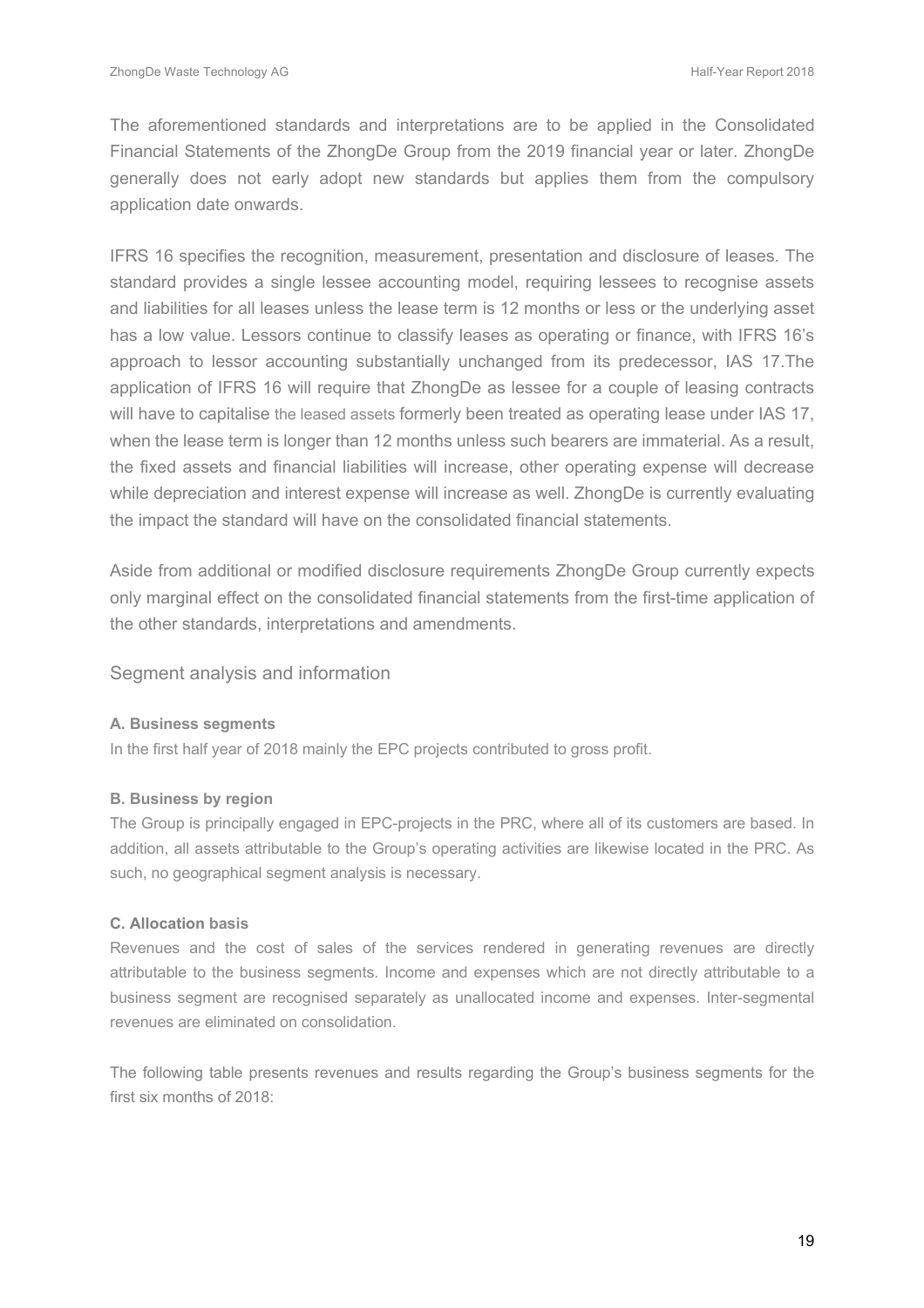|                                                          |                         | <b>BOT projects</b> | <b>EPC</b> projects     |                    | <b>Other (commodity</b><br>trading; prior years:<br>incinerators) |                    | Group                   |                    |
|----------------------------------------------------------|-------------------------|---------------------|-------------------------|--------------------|-------------------------------------------------------------------|--------------------|-------------------------|--------------------|
| in $k \in$                                               | HY <sub>1</sub><br>2018 | <b>HY1</b><br>2017  | HY <sub>1</sub><br>2018 | <b>HY1</b><br>2017 | HY <sub>1</sub><br>2018                                           | <b>HY1</b><br>2017 | HY <sub>1</sub><br>2018 | <b>HY1</b><br>2017 |
| Total revenue for<br>reportable<br>segments              | $\mathbf{0}$            | $\mathbf{0}$        | 277                     | 2,773              | $\bf{0}$                                                          | 39,120             | 277                     | 41,893             |
| <b>Total gross profit</b><br>from reportable<br>segments | $\bf{0}$                | $\mathbf{0}$        | 55                      | 350                | $\bf{0}$                                                          | 95                 | 55                      | 445                |
| Order intake                                             | $\Omega$                | $\Omega$            | $\Omega$                | $\Omega$           | $\Omega$                                                          | $\cap$             | $\bf{0}$                | $\mathbf{0}$       |
| Order backlog                                            | $\Omega$                | $\Omega$            | 60,278                  | 58,678             | $\Omega$                                                          | 1,588              | 60,278                  | 60,266             |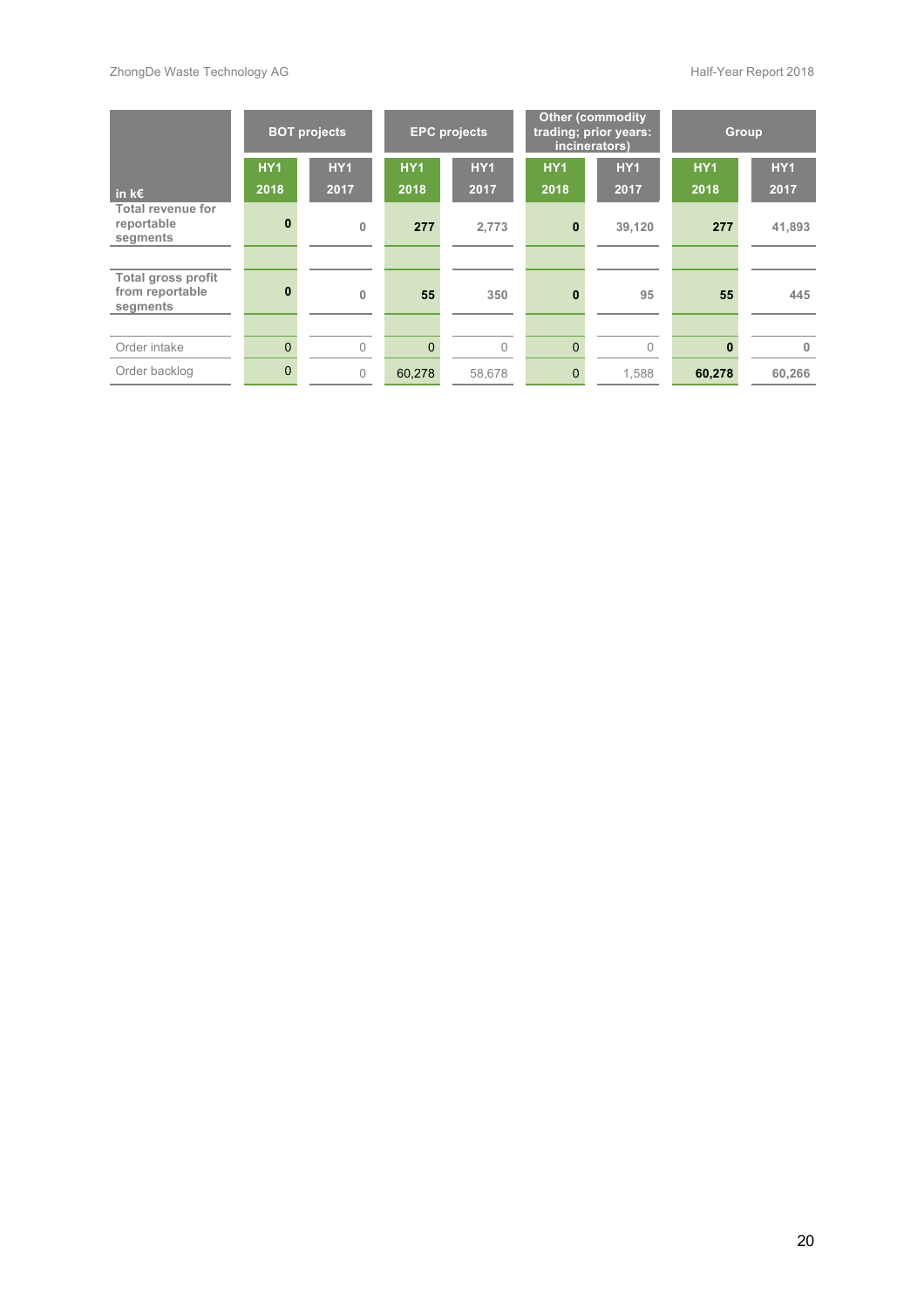#### Functional and presentation currency

| Development of                                         |                 |          | <b>Average rate</b> |              | <b>Ending rate</b> |              |
|--------------------------------------------------------|-----------------|----------|---------------------|--------------|--------------------|--------------|
| exchange rates<br>$(\epsilon /$ foreign currency rate) | <b>ISO</b> code | HY1 2018 | HY1 2017            | 30 Jun. 2018 | 31 Dec. 2017       | 30 Jun. 2017 |
| Chinese Yuan                                           | CNY             | 7.7086   | 4448                | 7.7170       | 7.3202             | 7.7385       |

The functional currency of the consolidated subsidiaries and ZhongDe Waste Technology AG is the RMB.

#### Related Party Information

No transactions between the Group and related parties during the six-month period from 1 January to 30 June 2018 were noted.

#### Subsequent Events

The progress of the Dingzhou EPC project was speeding up in the second half year of 2018. In November 2018. The power access system was completed and successfully connected to the state grid. The project settlement will take place within a short period of time. The Dingzhou plant is expected to be transferred to the owner in the second half of 2019.

According to the project owner, the EPC project in Wuhai is expected to receive the bank financing in June 2019. The project is expected to be completed at the end of 2019.

Frankfurt/Main, 27 March 2019 ZhongDe Waste Technology AG

**Zefeng Chen** Chairman of the Management Board (CEO)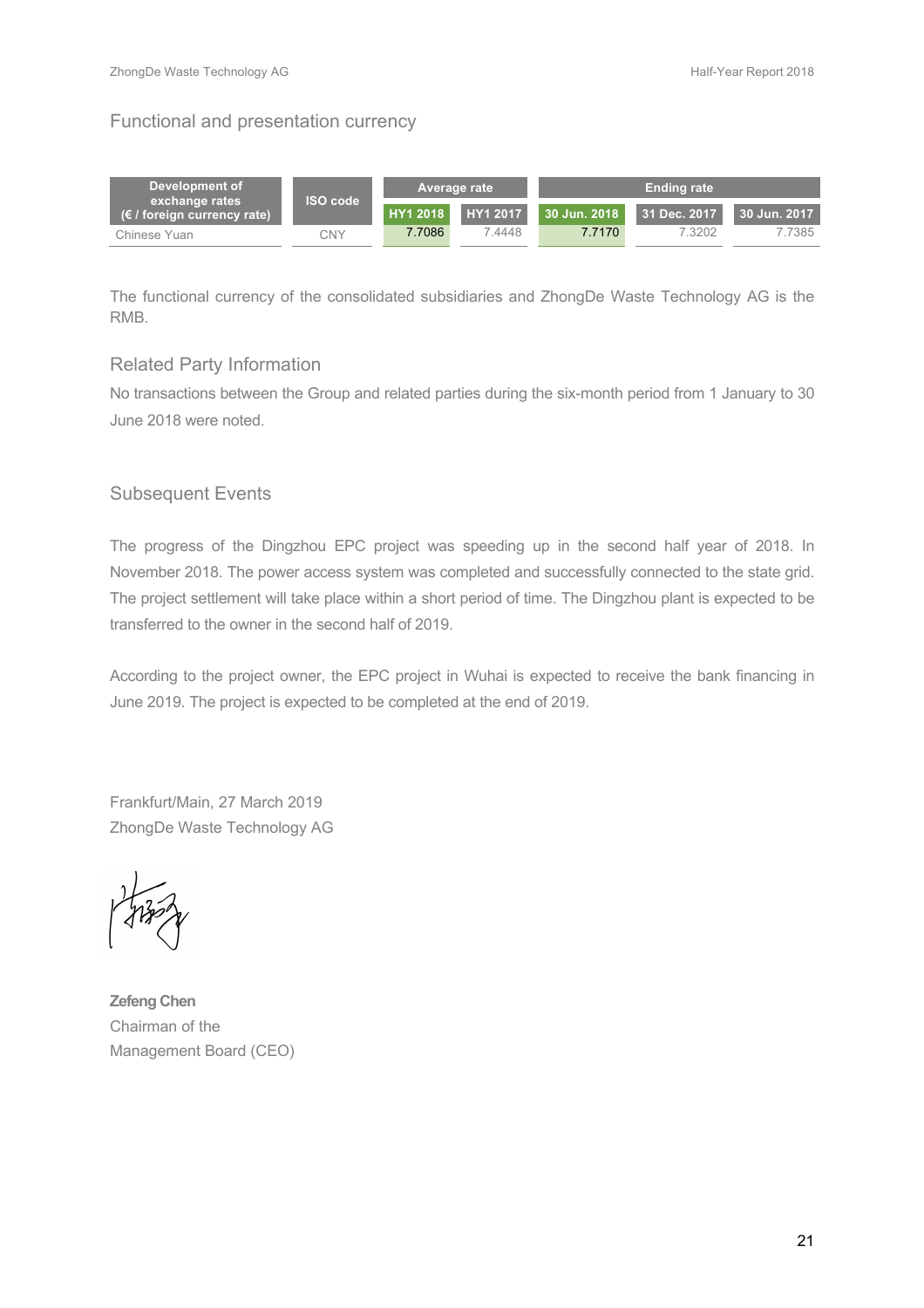# **4 RESPONSIBILITY STATEMENT**

To the best of our knowledge, and in accordance with the applicable reporting principles for interim financial reporting, the interim consolidated financial statements from 1 January to 30 June 2018 give a true and fair view of the assets, liabilities, financial position and profit or loss of the Group. The interim management report of the Group includes a fair review of the development and performance of the business and the position of the Group, together with a description of the material opportunities and risks associated with the expected development of the Group for the remaining months of the financial year.

Frankfurt/Main, 27 March 2019

**ZhongDe Waste Technology AG Management Board**

**Zefeng Chen** Chairman of the Management Board (CEO)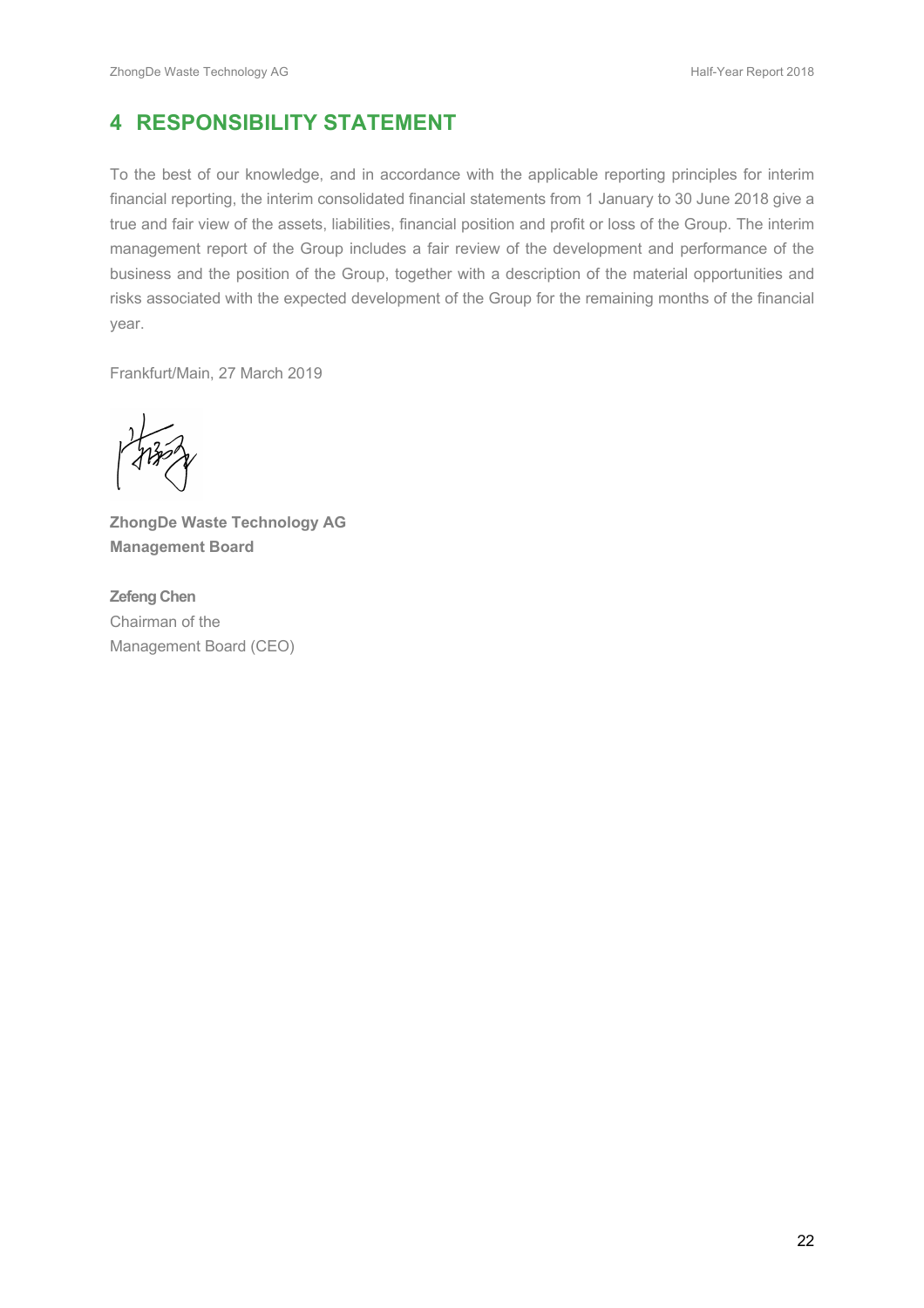# **5 CAUTIONARY NOTE REGARDING FORWARD-LOOKING STATEMENTS**

This interim report contains certain forward-looking statements. These statements may be identified by words such as "expects", "looks forward to", "anticipates", "intends", "plans", "believes", "seeks", "estimates", "will", or words of similar meaning. Such statements are based on current assumptions, expectations and forecasts on future sector trends, on future legal and commercial developments, and on the future development of the ZhongDe Group. These assumptions, expectations and forecasts are no guarantee of future performance and are subject to change at any time, and are thus subject to certain risks and uncertainties. A variety of factors, many of which are beyond the ZhongDe Group's control, affect its operations, performance, business strategy and results and could cause the actual results, performance or achievements of the ZhongDe Group to be materially different from any future results, performance or achievements that may be expressed or implied by such forward-looking statements.

For us, particular uncertainties arise, among others, from: changes in general economic and business conditions, changes in the regulatory environment, the introduction of competing products or technologies by other companies, changes in business strategy, our analysis of the potential impact of such matters on our financial statements, as well as various other factors. More detailed information about our risk factors and key factors affecting our results and operations is contained in ZhongDe's Group Management Report 2016, which is available on the ZhongDe website: www.zhongde-ag.com. Should one or more of these risks or uncertainties materialize, or should underlying assumptions prove incorrect, actual results may vary materially from those described in the relevant forward-looking statement as expected, anticipated, intended, planned, believed, sought, estimated or projected. ZhongDe does not intend or assume any obligation to update or revise these forward-looking statements in the light of developments which differ from those anticipated, unless otherwise required by law.

The English translation of this interim report is for convenience purposes only. The German version of this interim report is binding for legal purposes.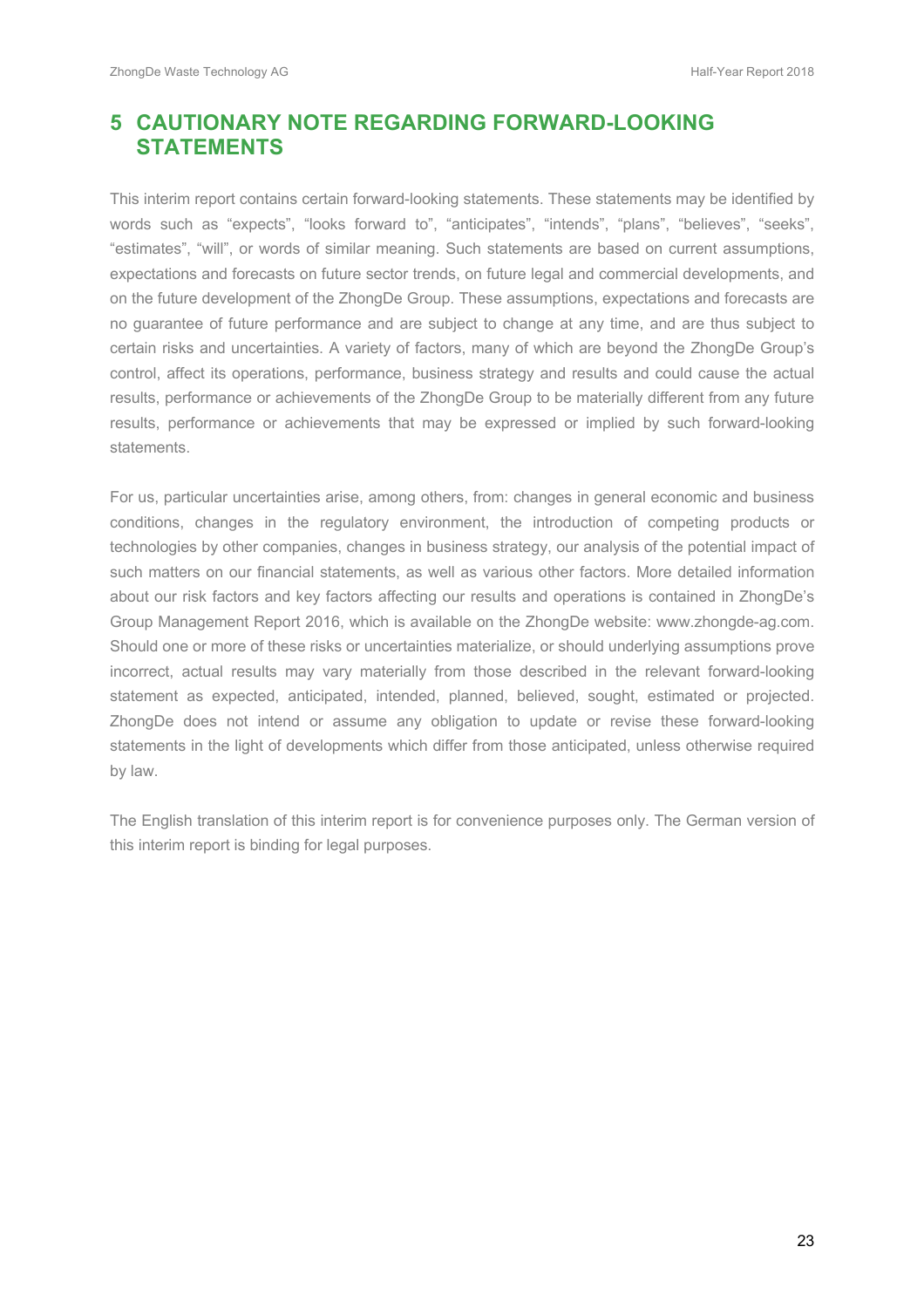# **6 ABOUT ZHONGDE WASTE TECHNOLOGY AG**



ZhongDe Waste Technology AG is listed on the Frankfurt Stock Exchange (German securities identification number ZDWT01, ISIN DE000ZDWT018, ticker symbol ZEF).

ZhongDe Waste Technology is a waste-to-energy company that designs, invests in, constructs and operates waste-to-energy plants, which generate electricity through the disposal of solid municipal, industrial (including hazardous) and medical waste. Since 1996, ZhongDe Group has completed approximately 200 waste disposal projects in about 13 provinces in China. ZhongDe is one of the most well-known players in the field of waste-to-energy projects in China. As a general contractor of EPC projects, ZhongDe is responsible for the design, procurement, construction and installation of waste-to-energy plants applying different technologies, such as grate, fluidized bed, pyrolytic or rotary kiln.

The registered office of ZhongDe Waste Technology AG is located in Frankfurt, Germany. The Chinese headquarter is located in Beijing, China.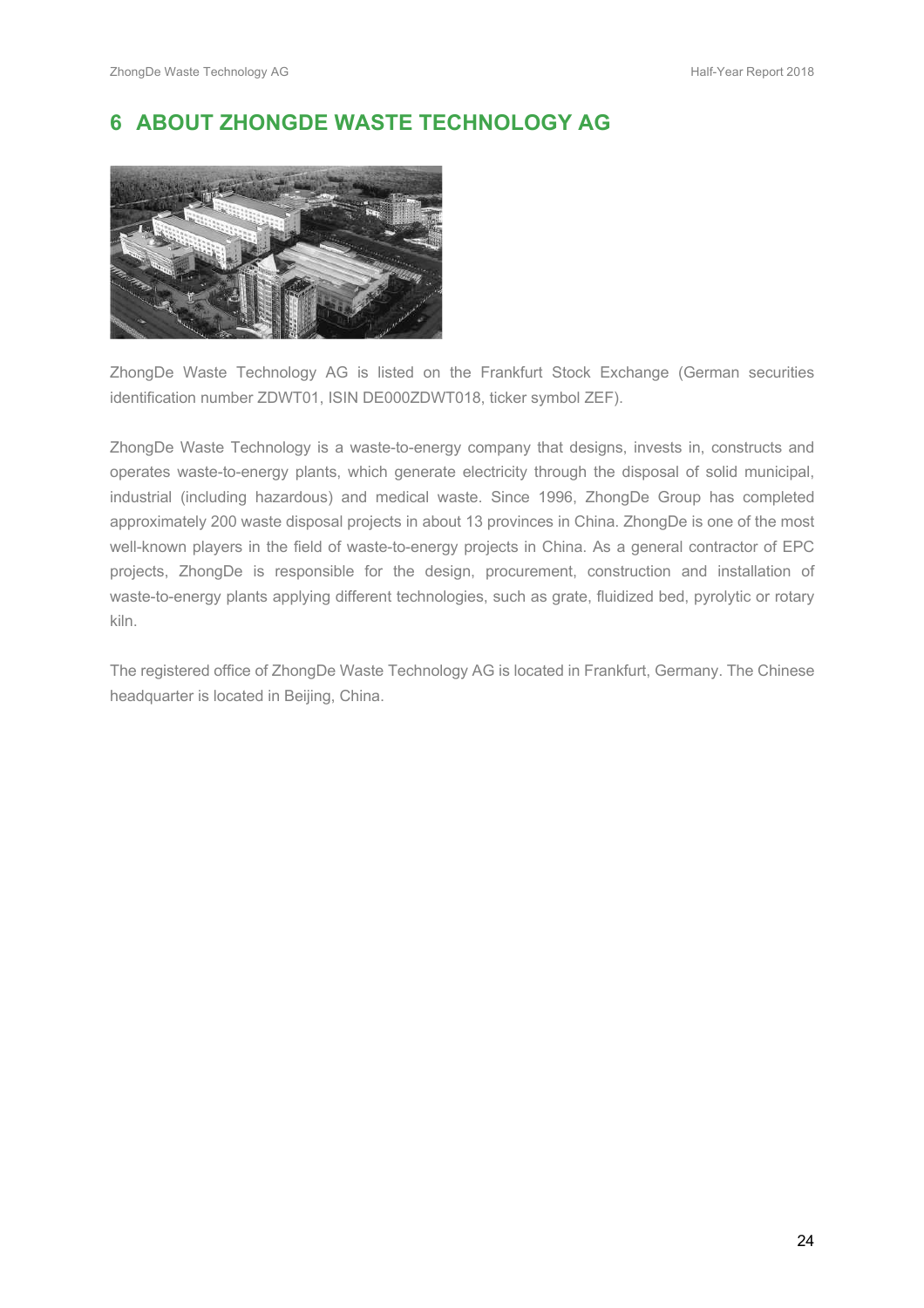# **7 CONTACT INFORMATION**

This interim report, recent publications, and additional information are all available on the internet at: www.zhongde-ag.com and www.zhongde-ag.de.

# **ZhongDe Waste Technology AG** Ying Sun Investor Relations Barckhausstrasse 1, 60325 Frankfurt/Main Germany Tel.: +49 (0) 69 2475689 - 630 Fax: +49 (0) 69 2475689 - 900 Email: ying.sun@zhongde-ag.de